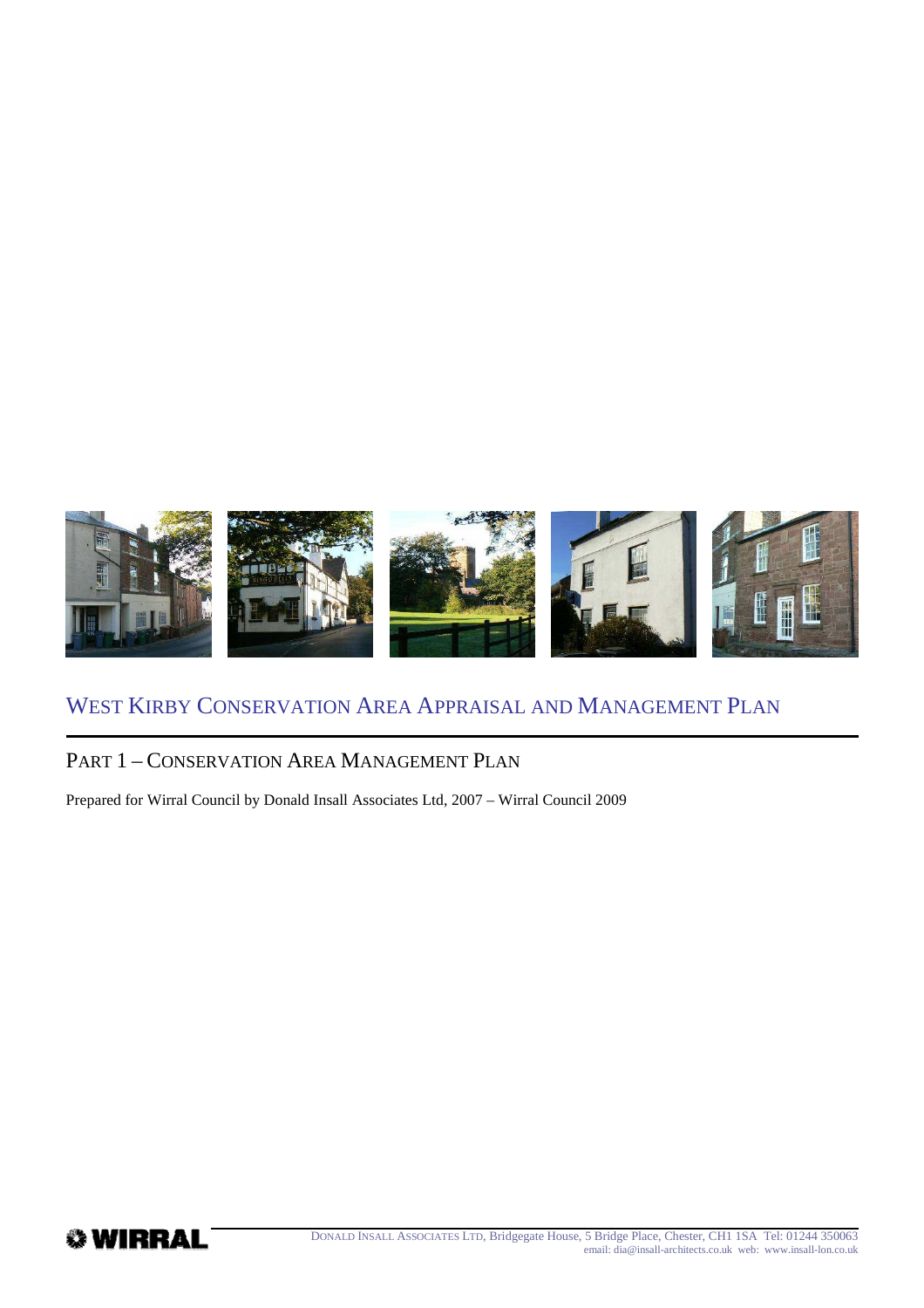# **CONTENTS**

# **PART 2 – CONSERVATION AREA MANAGEMENT PLAN**

- **1.0 ROLE OF MANAGEMENT PLAN AND IMPLEMENTATION**
- **2.0 SUMMARY OF SPECIAL CHARACTER**
- **3.0 ISSUES, POLICIES AND RECOMMENDED ACTIONS**
- 3.1 Unitary Development Plan and Other Existing Planning Policy
- 3.2 New Development and Alteration to Existing Buildings and Sites
- 3.3 General Guidance and Improvements

#### **4.0 RECOMMENDATIONS FOR BOUNDARY AMENDMENTS AND PROVISION OF ARTICLE 4 DIRECTIONS**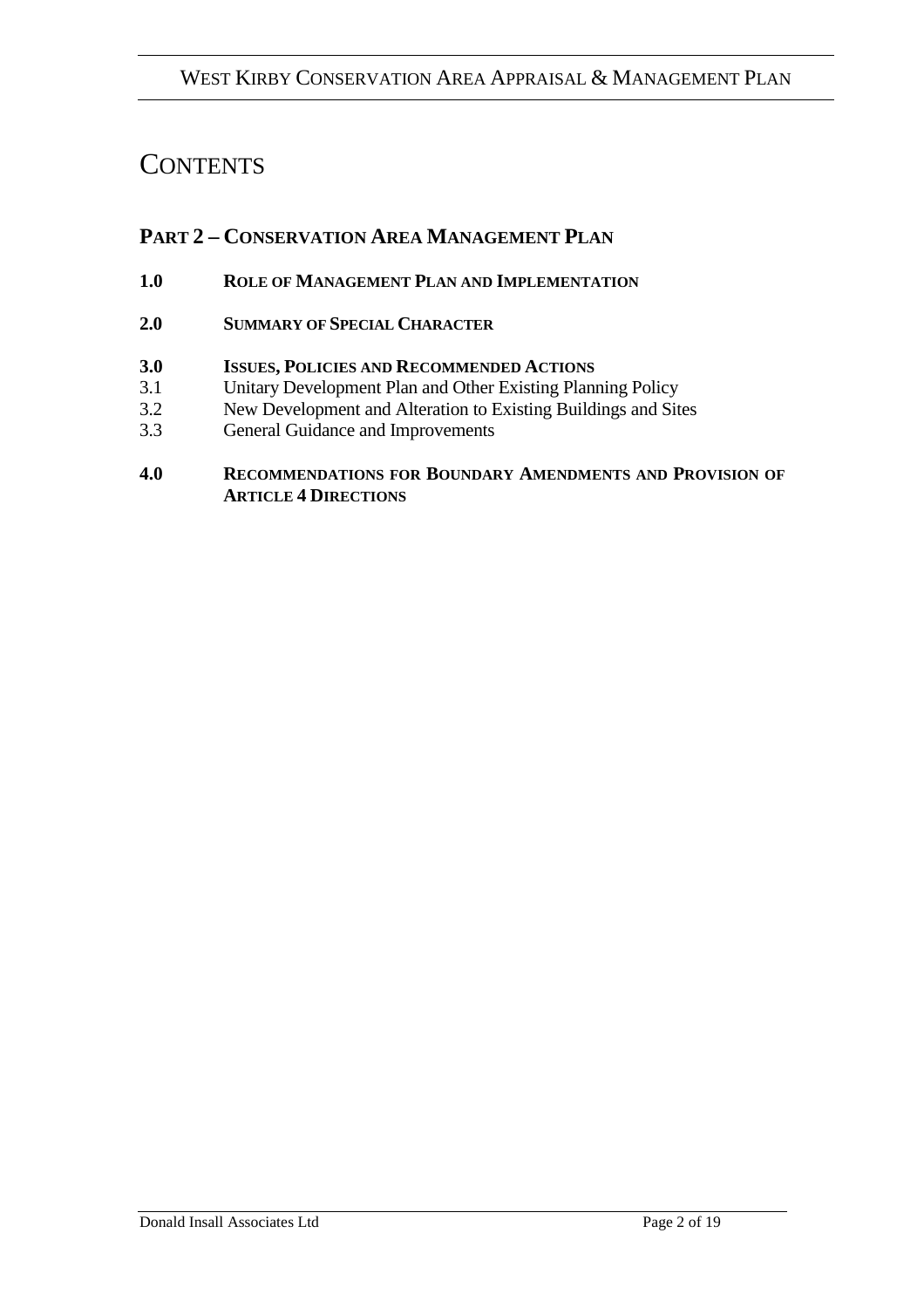# PART 2 – CONSERVATION AREA MANAGEMENT PLAN

## **1.0 ROLE OF THE MANAGEMENT PLAN AND IMPLEMENTATION**

- 1.1 The Management Plan at this stage of the process is an agenda for future action and consideration. This part of the document relies on the analysis contained within the appraisal to set out the issues and negative factors affecting the both the private and public realms. It is a first professional assessment made by Wirral Council Conservation Section as to the issues which need to be addressed and makes suggestions for policy, guidance and investment. This agenda needs to be considered against budgetary and staff capacity in future years. As such it is the first stage in a management plan process which will refine the plan through further consultation, joint officer working and budgetary request.
- 1.2 It is recommended that the Appraisal as an audit of the Conservation Area is adopted by Wirral Council and used as a material consideration in determining any planning applications within, or visually affecting, the conservation area. The Management Plan should be accepted for the time being pending further consultation with the local Conservation Area Advisory Committee and further review. In accordance with the English Heritage guidance, the Appraisal and Management Plan should be reviewed every 5 years. This review process may be tied into that of the key Local Development Framework documents to ensure consistency in approach and referencing.

## **2.0 SUMMARY OF SPECIAL CHARACTER**

- 2.1 The special character of the conservation area can be summarised as follows:
	- St Bridget's church is one of the oldest ecclesiastical sites on Wirral with medieval fabric surviving within the 'restored' 19th century church.
	- Archaeological finds and artefacts have made an important contribution to the understanding of north Wirral as a Viking colony in the 10th century.
	- Examples of 'vernacular' building from the 17th and early 18th centuries.
	- Examples of late 19th century mock Tudor style building.
	- Open and wooded areas have, in parts, provided the village with a semi rural setting.
	- Village Road provides a succession of views through its changing elevation and direction. These are made more interesting by the traditional buildings abutting the street, sandstone walls and exposed bedrock.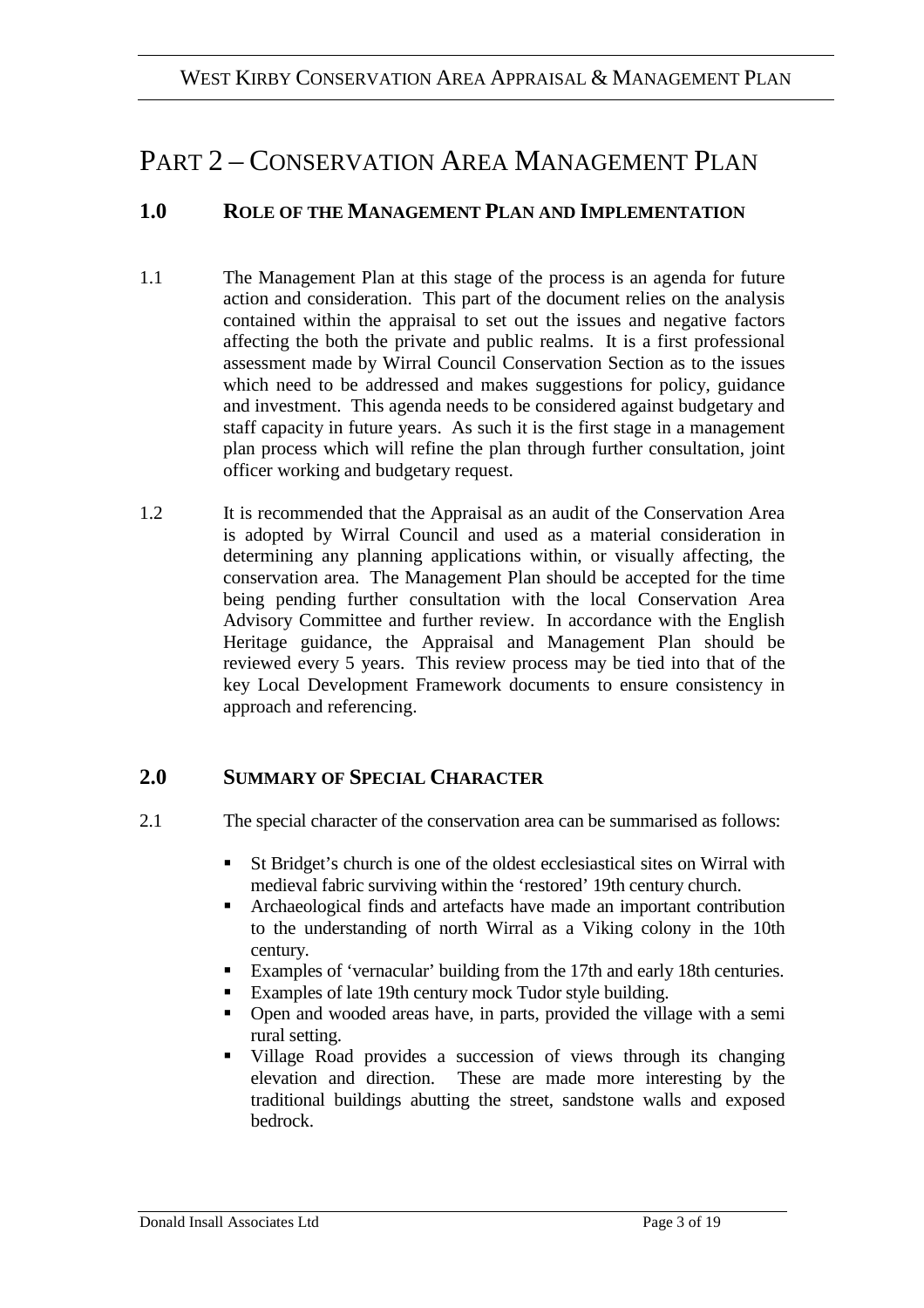#### **3.0 ISSUES, POLICIES AND RECOMMENDED ACTIONS**

#### **Protection of Buildings:**

• Only two buildings are protected by Listing. The character of the area depends on the retention of the unlisted buildings which pre date the early 20th Century. Conservation Area Consent for demolition should not be granted in respect of those buildings identified within this report as contributing positively to the character of the area.

#### **Retention of stone boundary walls:**

 Boundary walls of local red sandstone make a considerable contribution to the appearance of the area and gradual loss of these would be seriously detrimental to its character. Boundary walls should be protected through Article 4 Directions.

#### **Playing fields, pasture, paddock and wooded areas:**

 The retention of these open and wooded spaces is essential to the maintenance of the semi-rural appearance of significant parts of the conservation area. They are also important in terms of wider landscape strategy in providing visual links and ecological connections with protected heathland on Caldy Hill, Ashton Park and the Wirral Way. Population increases may increase pressure for new housing and result in relaxing current development restrictions. Future changes in planning policy should recognise the special contribution these spaces make to the character of the conservation area and the wider landscape.

#### **Highway improvements**

 Previous road and junction widening schemes have eroded some of the spatial characteristics of the area. The roads and some junctions are still narrow. Pressure for further changes in highway alignments should be resisted. Visual intrusion with street furniture and road signage should be kept to a minimum.

#### **Alterations to existing buildings**

 The architectural appearance and authenticity of historic facades should be protected.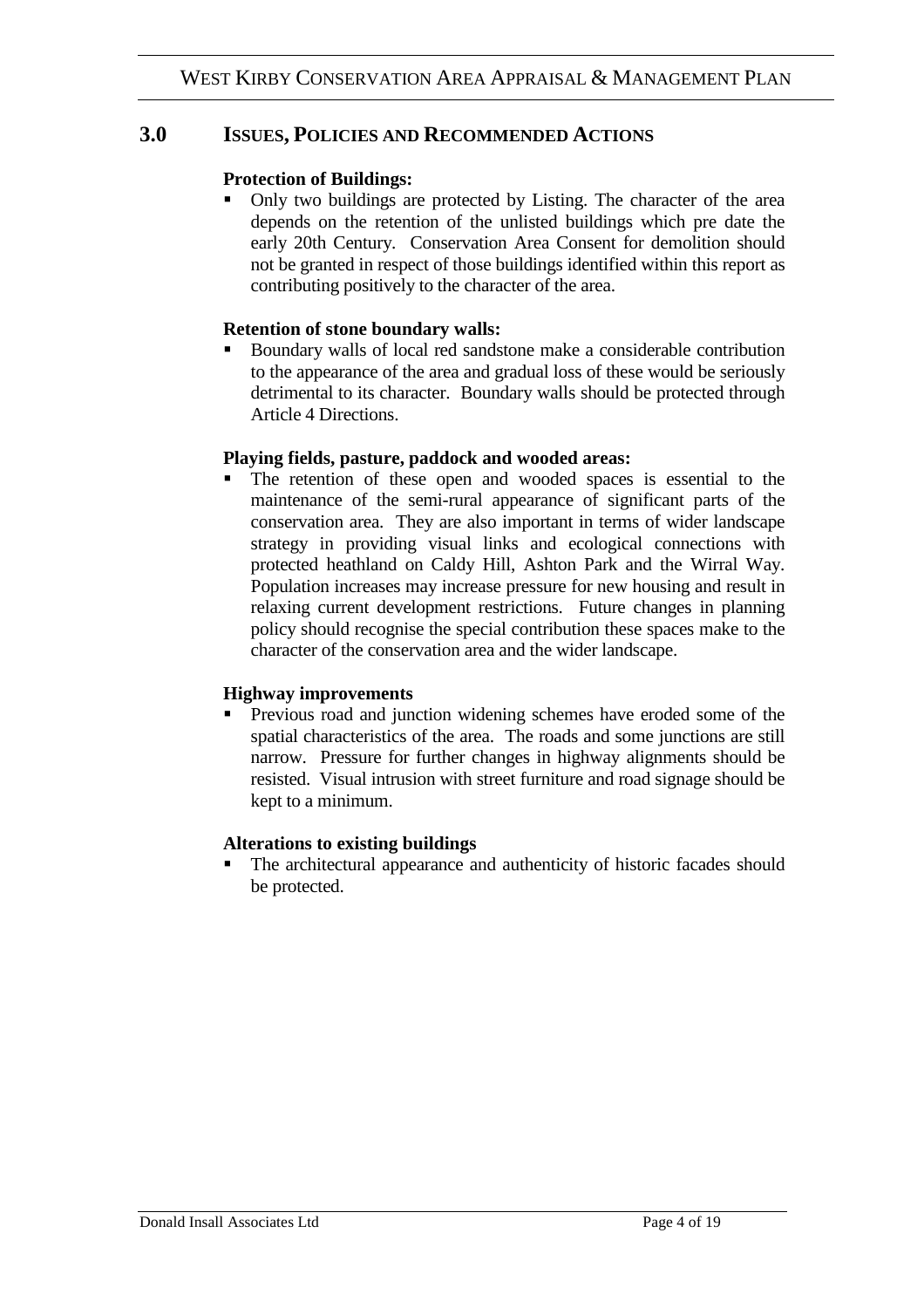#### **3.1 UNITARY DEVELOPMENT PLAN AND OTHER EXISTING PLANNING POLICIES**

- 3.1.1 West Kirby Village is a designated Conservation Area and contains a number of Listed Buildings. Section 11 of Wirral Borough Council's Unitary Development Plan (UDP) contains a range of policies relating to the historic environment. Those of particular relevance to West Kirby are CH1 (Listed Buildings and Structures), CH2 (Development in Conservation Areas), CH3 (Control of Demolition in Conservation Areas) and CH13 (West Kirby Conservation Area Policies) as well as Supplementary Guidance Note SPG 33.
- 3.1.2 There is a general presumption against inappropriate development unless very special circumstances can be demonstrated. Applications for planning permission are currently assessed for compliance with the policies set out in Section 11 of the Unitary Development Plan, as well as Supplementary Guidance Note SPG33.
- 3.1.4 The following Conservation Area Management Policies relate to the implementation of the UDP. Each policy is structured to show the issue or potential threat, a policy and other actions to reduce that threat.

| NATIONAL AND LOCAL CONSERVATION POLICIES                                                                                                                                                                                                                           |                 |  |
|--------------------------------------------------------------------------------------------------------------------------------------------------------------------------------------------------------------------------------------------------------------------|-----------------|--|
| <b>Issue</b>                                                                                                                                                                                                                                                       | Location        |  |
| Policies CH1, CH2, CH3 and CH19, together with the guidance in PPG15, may<br>not always be rigorously applied during the planning process, resulting in<br>development or changes to buildings which are detrimental to the character of the<br>conservation area. | Throughout      |  |
| <b>Policy recommendation</b>                                                                                                                                                                                                                                       |                 |  |
| Ensure that all new development within the conservation area complies with polices CH1, CH2, CH3 and<br>CH13 together with the relevant sections of PPG15.                                                                                                         |                 |  |
| <b>Action</b>                                                                                                                                                                                                                                                      | <b>Priority</b> |  |
| Rigorous inspection of planning, conservation area and listed building consent<br>applications.                                                                                                                                                                    | Immediate       |  |
| Improve allocated resources and knowledge of planning staff to ensure that<br>proper consideration is given to these issues in applications.                                                                                                                       |                 |  |

#### **3.2 NEW DEVELOPMENT AND ALTERATION TO EXISTING BUILDINGS AND SITES**

3.2.1 In the rare event of any new development being acceptable in relation to the UDP policies set out above then the following recommendations should be applied to ensure suitable standards in the quality and character of new development, its scale, materials, layout and the effect on views. These policies are aimed at preserving and enhancing the 'character' and appearance of conservation areas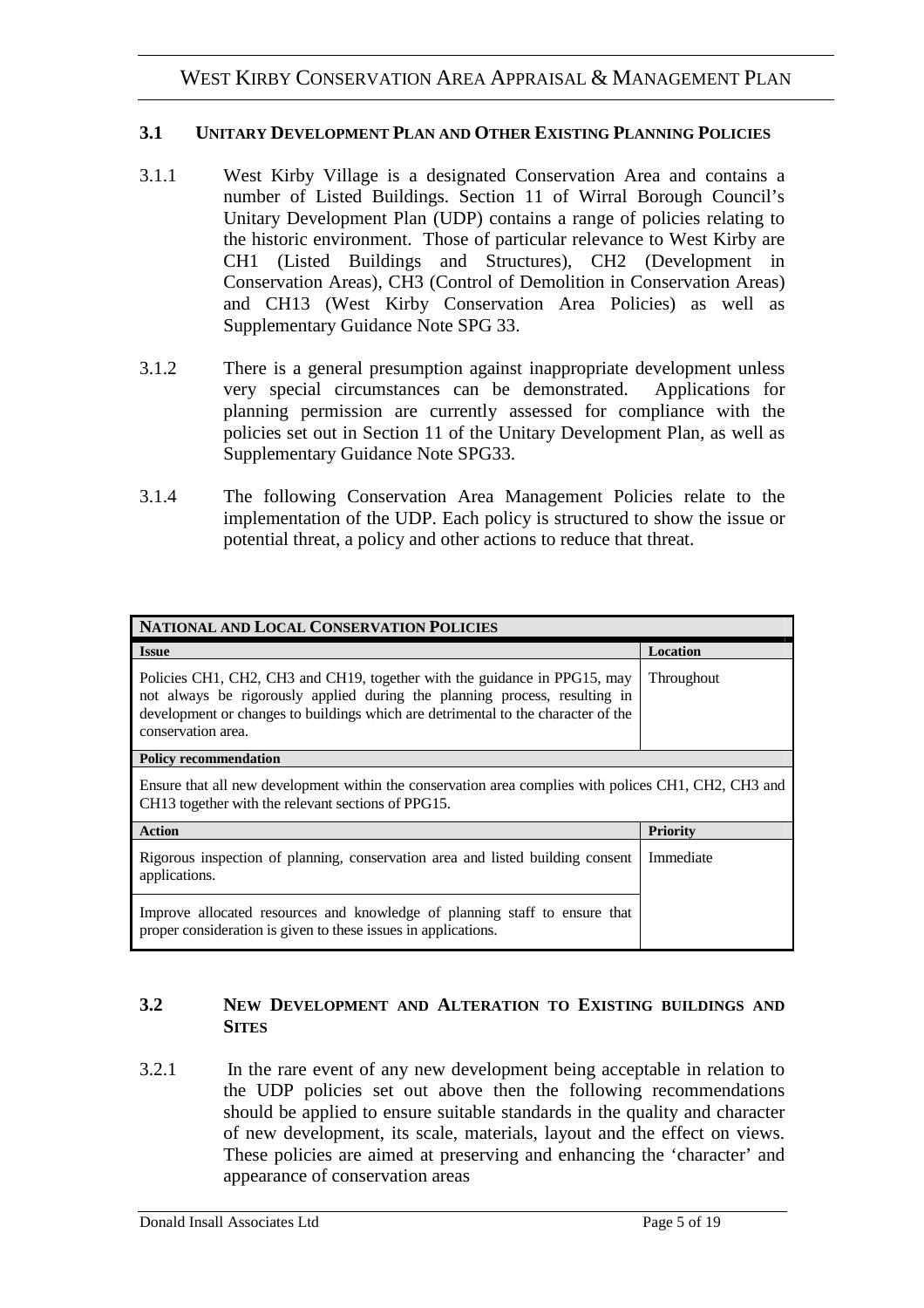| <b>QUALITY OF NEW BUILDINGS</b>                                                                                                                                                                                                                                |                 |
|----------------------------------------------------------------------------------------------------------------------------------------------------------------------------------------------------------------------------------------------------------------|-----------------|
| <b>Issue</b>                                                                                                                                                                                                                                                   | Location        |
| Any potential buildings constructed within the conservation area may not be of a<br>sufficient quality and may not have the design attributes of the historic buildings<br>that characterise the area, therefore failing to preserve or enhance its character. | Throughout      |
| <b>Policy recommendations</b>                                                                                                                                                                                                                                  |                 |
| In any new development within West Kirby Conservation Area, there should be a strong presumption in<br>favour of using traditional materials such as local red sandstone, soft textured red or brown brick and<br>Welsh slate.                                 |                 |
| The use of render may be considered on developments in parts of the settlement where the use of this<br>material has become well established.                                                                                                                  |                 |
| Any new buildings should match the quality of materials and level of architectural design of the original<br>buildings, although some simplification of the detailing may be acceptable.                                                                       |                 |
| The use of contrasting modern materials of the highest quality may be appropriate if it can be satisfactorily<br>demonstrated that they do not have an adverse effect on the setting of neighbouring existing buildings.                                       |                 |
| The use of imitation materials such as reconstituted stone or slate should not be permitted.                                                                                                                                                                   |                 |
| <b>Action</b>                                                                                                                                                                                                                                                  | <b>Priority</b> |
| Promote an understanding of the special qualities of the conservation area.                                                                                                                                                                                    | Immediate       |
| Use more stringent design criteria in determining future planning applications and<br>require that all applications are accompanied by relevant design details including<br>materials                                                                          |                 |

| <b>CHARACTER OF NEW BUILDINGS</b>                                                                                                                                                                                                                                                                                                                                                                                         |                 |
|---------------------------------------------------------------------------------------------------------------------------------------------------------------------------------------------------------------------------------------------------------------------------------------------------------------------------------------------------------------------------------------------------------------------------|-----------------|
| <b>Issue</b>                                                                                                                                                                                                                                                                                                                                                                                                              | Location        |
| The appearance of any potential new buildings constructed within the<br>conservation area may be detrimental to its predominantly traditional character                                                                                                                                                                                                                                                                   | Throughout      |
| <b>Policy recommendation</b>                                                                                                                                                                                                                                                                                                                                                                                              |                 |
| In any new development within the parts of West Kirby Conservation Area containing vernacular building<br>there should be a strong presumption in favour of using simple building forms and detailing that<br>characterise most traditional buildings in those areas.                                                                                                                                                     |                 |
| In any new development within the parts of West Kirby Conservation Area characterised by 'later C19<br>period building styles' there should be a strong presumption in favour of building design which has similar<br>general characteristics in terms of general form and materials to the existing historic buildings while at the<br>same time being early C21 construction not confusable with those of earlier date. |                 |
| <b>Action</b>                                                                                                                                                                                                                                                                                                                                                                                                             | <b>Priority</b> |
| Promote an understanding of the special qualities of the conservation area.                                                                                                                                                                                                                                                                                                                                               | Immediate       |
| Use more stringent design criteria in determining future planning applications and<br>insist that all applications are accompanied by relevant design details.                                                                                                                                                                                                                                                            |                 |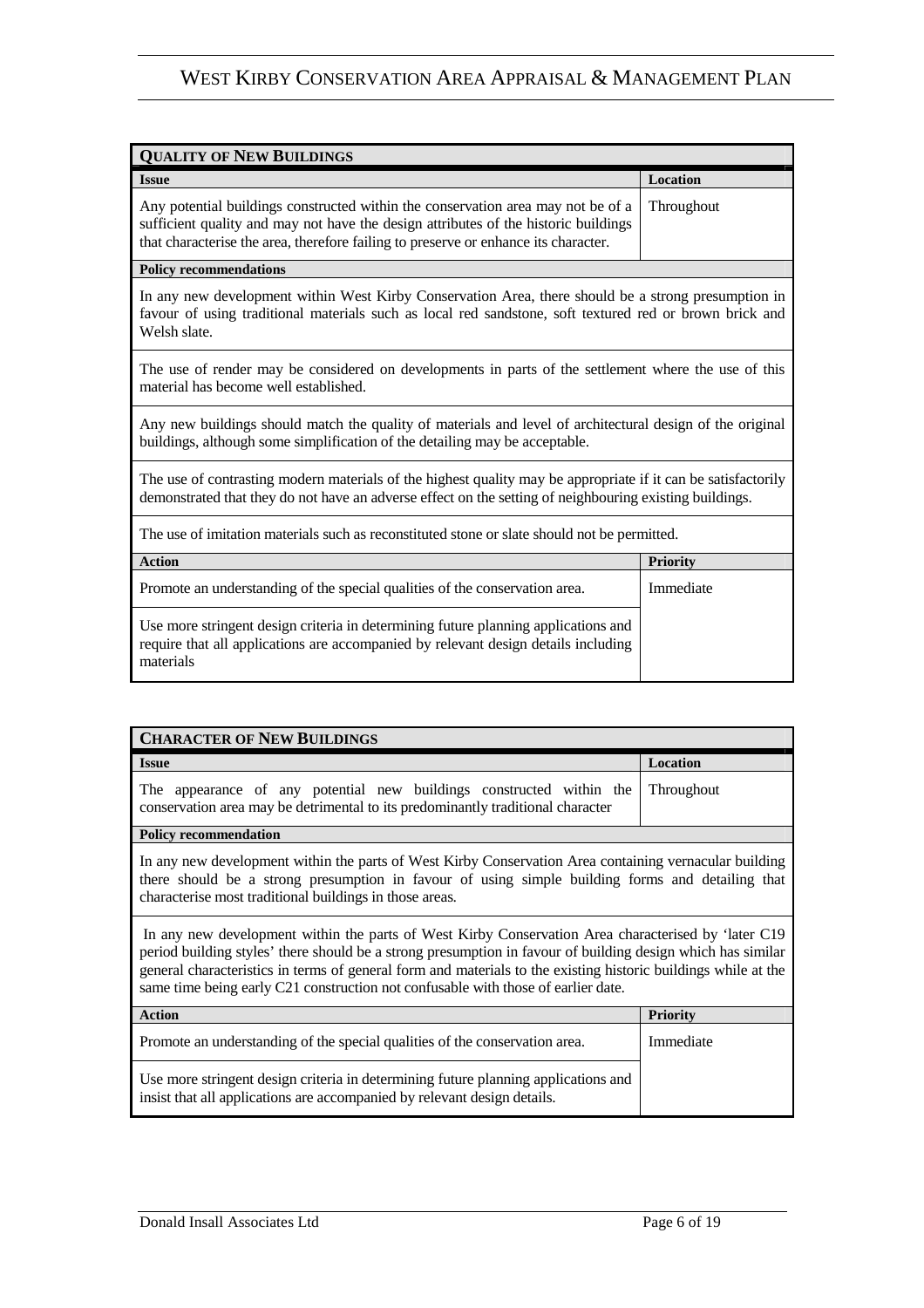| <b>SCALE, MASSING, POSITION AND PROPORTIONS OF NEW BUILDINGS</b>                                                                                                                                                                               |                 |  |
|------------------------------------------------------------------------------------------------------------------------------------------------------------------------------------------------------------------------------------------------|-----------------|--|
| <b>Issue</b>                                                                                                                                                                                                                                   | Location        |  |
| New buildings may detract from existing buildings in terms of their scale,<br>massing, position or proportions                                                                                                                                 | Throughout      |  |
| <b>Policy recommendations</b>                                                                                                                                                                                                                  |                 |  |
| New buildings should respect the footprint sizes, shape and massing of existing neighbouring buildings and<br>their relationships with each other (spacing), the road and their site boundaries.                                               |                 |  |
| New buildings generally should be no higher than existing comparable buildings within their immediate<br>vicinity in terms of both their eaves and ridge heights.                                                                              |                 |  |
| New buildings should match the floor-to-ceiling heights and general proportions of existing neighbouring<br>historic buildings.                                                                                                                |                 |  |
| <b>Action</b>                                                                                                                                                                                                                                  | <b>Priority</b> |  |
| Promote an understanding of the special qualities of the conservation area. Use<br>more stringent design criteria in determining future planning applications and<br>require that all applications are accompanied by relevant design details. | Immediate       |  |

| PLAN FORM AND LAYOUT OF NEW BUILDINGS AND INFILL DEVELOPMENTS                                                                                                                                                                                  |                   |
|------------------------------------------------------------------------------------------------------------------------------------------------------------------------------------------------------------------------------------------------|-------------------|
| <b>Issue</b>                                                                                                                                                                                                                                   | Location          |
| New buildings and infill developments may detract from the townscape, rural<br>appearance, spatial quality and historic development patterns that determine the<br>various character zones within the conservation area.                       | <b>Throughout</b> |
| <b>Policy recommendation</b>                                                                                                                                                                                                                   |                   |
| New buildings and infill developments should fit within the existing settlement pattern and historic<br>character.                                                                                                                             |                   |
| <b>Action</b>                                                                                                                                                                                                                                  | <b>Priority</b>   |
| Promote an understanding of the special qualities of the conservation area. Use<br>more stringent design criteria in determining future planning applications and<br>require that all applications are accompanied by relevant design details. | Immediate         |

| <b>EFFECT OF NEW DEVELOPMENT ON VIEWS</b>                                                                                                                                                                                                                                                                     |                 |
|---------------------------------------------------------------------------------------------------------------------------------------------------------------------------------------------------------------------------------------------------------------------------------------------------------------|-----------------|
| <b>Issue</b>                                                                                                                                                                                                                                                                                                  | <b>Location</b> |
| New development or extensions to existing buildings may adversely affect views<br>of buildings within the conservation area, the setting of the conservation area or<br>important views out of the conservation area.                                                                                         | Throughout      |
| <b>Policy recommendation</b>                                                                                                                                                                                                                                                                                  |                 |
| Applications for planning permission for new development or significant extensions to existing buildings<br>within the conservation area must demonstrate, where appropriate, that views of existing buildings, the<br>setting of the conservation area and views out of the area are not adversely affected. |                 |
| <b>Action</b>                                                                                                                                                                                                                                                                                                 | <b>Priority</b> |
| Promote an understanding of the special qualities of the conservation area. Use<br>more stringent design criteria in determining future planning applications and                                                                                                                                             | Immediate       |

require that all applications are accompanied by relevant design details.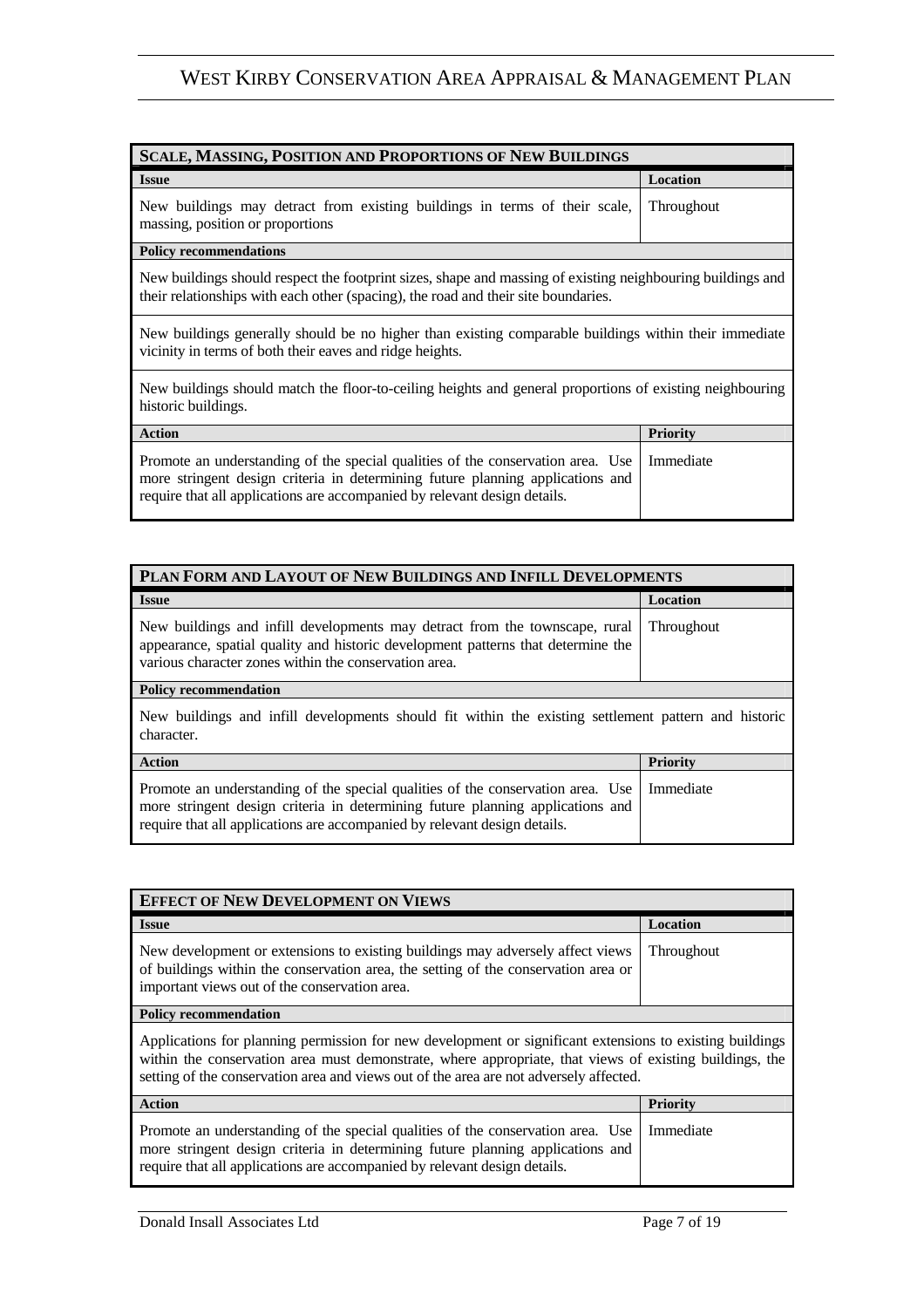3.2.2 SPG 16 "Landscaping and New Development" and SPG 17 "Trees and Development" set out guidance on landscaping throughout the Wirral. The following landscape features are matters which have been identified as particular issues in the West Kirby Conservation Area. Significant parts of the conservation area are covered by two tree preservation orders (TPOs).

| <b>LANDSCAPING FOR NEW OR EXISTING BUILDINGS</b>                                                                                                                                                                                                                                                         |                 |
|----------------------------------------------------------------------------------------------------------------------------------------------------------------------------------------------------------------------------------------------------------------------------------------------------------|-----------------|
| <b>Issue</b>                                                                                                                                                                                                                                                                                             | Location        |
| Poor or inappropriate landscaping around new buildings or extensions to existing<br>buildings can detract from the character of the area                                                                                                                                                                 | Throughout      |
| <b>Policy recommendations</b>                                                                                                                                                                                                                                                                            |                 |
| A detailed landscaping scheme should be submitted with any planning application for new buildings or<br>significant alteration to existing sites.                                                                                                                                                        |                 |
| The magnitude of necessary car parking should be considered alongside the level of occupation of any<br>proposed building. Schemes for buildings that require an extent of car parking / number of cars that will<br>detract from the character of the conservation area should be rejected.             |                 |
| New buildings should preserve existing areas of mature trees and other landscaping. Where any trees are<br>removed, they should be replaced with semi-mature trees of the same or more appropriate native species,<br>where these will not interrupt important views either when planted or when mature. |                 |
| New boundary treatments should reflect the prevailing historic boundary treatments of the area particularly<br>the sandstone boundary walls.                                                                                                                                                             |                 |
| Surfacing for public track ways, private drives, paths and hardstanding should reflect the prevailing<br>informal surfaces found within the area.                                                                                                                                                        |                 |
| <b>Action</b>                                                                                                                                                                                                                                                                                            | <b>Priority</b> |
| Promote an understanding of the special landscape qualities of the conservation<br>Use more stringent design criteria in determining future planning<br>area.<br>applications and require that all applications are accompanied by full landscaping<br>schemes.                                          | Immediate       |
|                                                                                                                                                                                                                                                                                                          |                 |

| <b>PROTECTION, RETENTION AND PROVISION OF HEDGES AND TREES</b>                                                                                                                                                                                          |            |
|---------------------------------------------------------------------------------------------------------------------------------------------------------------------------------------------------------------------------------------------------------|------------|
| <b>Issue</b>                                                                                                                                                                                                                                            | Location   |
| To maintain and enhance the character of the area attention needs to be paid to the<br>retention of hedges as well as trees that contribute to the character and appearance<br>of the area and the provision of new trees and hedges where appropriate. | Throughout |
| <b>Policy recommendations</b>                                                                                                                                                                                                                           |            |
| Agricultural field and residential property boundaries comprising hedges of native species and 'green<br>verges' should be retained for their visual appearance and to encourage wild flora and fauna.                                                  |            |
| Trees which contribute to the character of the conservation area should be retained and if needing to be<br>removed for reasons of tree health or safety, replaced by trees of appropriate species and maturity.                                        |            |
| Planting of hedges of native species should be promoted, particularly on boundaries that currently have<br>unsympathetic boundary treatments.                                                                                                           |            |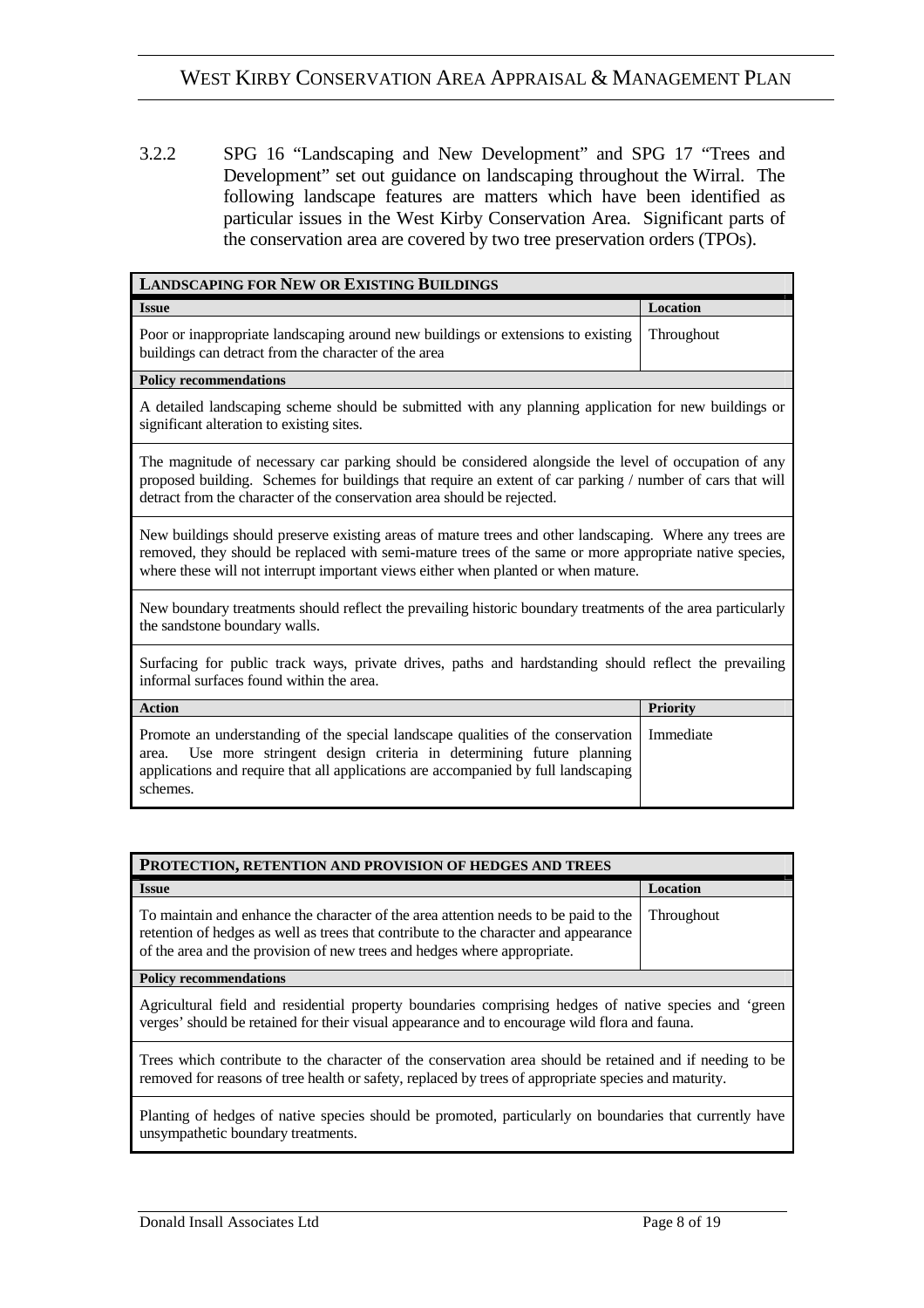| When new trees are planted the impact of the tree on important views, both now and when it reaches<br>maturity, must be carefully considered.                                                                                              |                 |
|--------------------------------------------------------------------------------------------------------------------------------------------------------------------------------------------------------------------------------------------|-----------------|
| <b>Action</b>                                                                                                                                                                                                                              | <b>Priority</b> |
| Promote an understanding of the special landscape qualities of hedges and trees<br>within the conservation area.                                                                                                                           | Immediate       |
| Use more stringent design criteria in determining future planning applications and<br>require that all applications are accompanied by full landscaping schemes<br>showing the retention of trees and hedges and any replacement planting. |                 |

- 3.2.3 Extensions to dwellings are covered by Policy HS 11 in the UDP. The policy covers matters relating to scale, materials, design details, dormers, set backs of house extensions and the retention of amenity space. The following are additional matters which have been identified as potential issues in the West Kirby Conservation Area.
- 3.2.4 While it is chiefly historic buildings that are likely to suffer through poorly designed extensions there are a number of modern buildings whose original design was sympathetic to context of the village's historic buildings. These original design characteristics could be threatened by inappropriate alterations

| <b>EXTENSIONS TO EXISTING BUILDINGS</b>                                                                                                                                                                                                                                                                                                                                                                                                                                                                                                                      |                   |
|--------------------------------------------------------------------------------------------------------------------------------------------------------------------------------------------------------------------------------------------------------------------------------------------------------------------------------------------------------------------------------------------------------------------------------------------------------------------------------------------------------------------------------------------------------------|-------------------|
| <b>Issue</b>                                                                                                                                                                                                                                                                                                                                                                                                                                                                                                                                                 | <b>Location</b>   |
| Extensions to buildings within the conservation area may detract from the<br>significance of the individual building or the setting of adjacent buildings                                                                                                                                                                                                                                                                                                                                                                                                    | <b>Throughout</b> |
| <b>Policy Recommendations</b>                                                                                                                                                                                                                                                                                                                                                                                                                                                                                                                                |                   |
| Extensions should only be permitted where it can be satisfactorily demonstrated that the additional<br>structure has does not detract from the character and appearance of the area or of any building that makes a<br>positive contribution to it. Extensions should be subservient to the parent building.                                                                                                                                                                                                                                                 |                   |
| Where extensions are proposed they should be prioritised towards the less significant areas of the building<br>(for example a rear elevation or previously altered area).                                                                                                                                                                                                                                                                                                                                                                                    |                   |
| Alterations should be chosen that require the least possible degree of permanent loss of or change to<br>historic fabric (for example minimising the size of new structural openings).                                                                                                                                                                                                                                                                                                                                                                       |                   |
| The choice of the materials of the extension should minimise visual distraction from the original structure.<br>Generally, it should be assumed that materials should match in terms of colour and texture. Traditional<br>and/or natural materials such as sandstone, brick, timber and slate should be used unless an alternative can<br>be adequately justified in terms of its visual effect on the conservation area. Where buildings are extended<br>using traditional forms and materials, the subtle dating of the new element should be encouraged. |                   |
| Where a building has existing detrimental features (for example a poor quality porch or inappropriate<br>windows), the opportunity should be taken if possible to secure improvements as part of the new building<br>work.                                                                                                                                                                                                                                                                                                                                   |                   |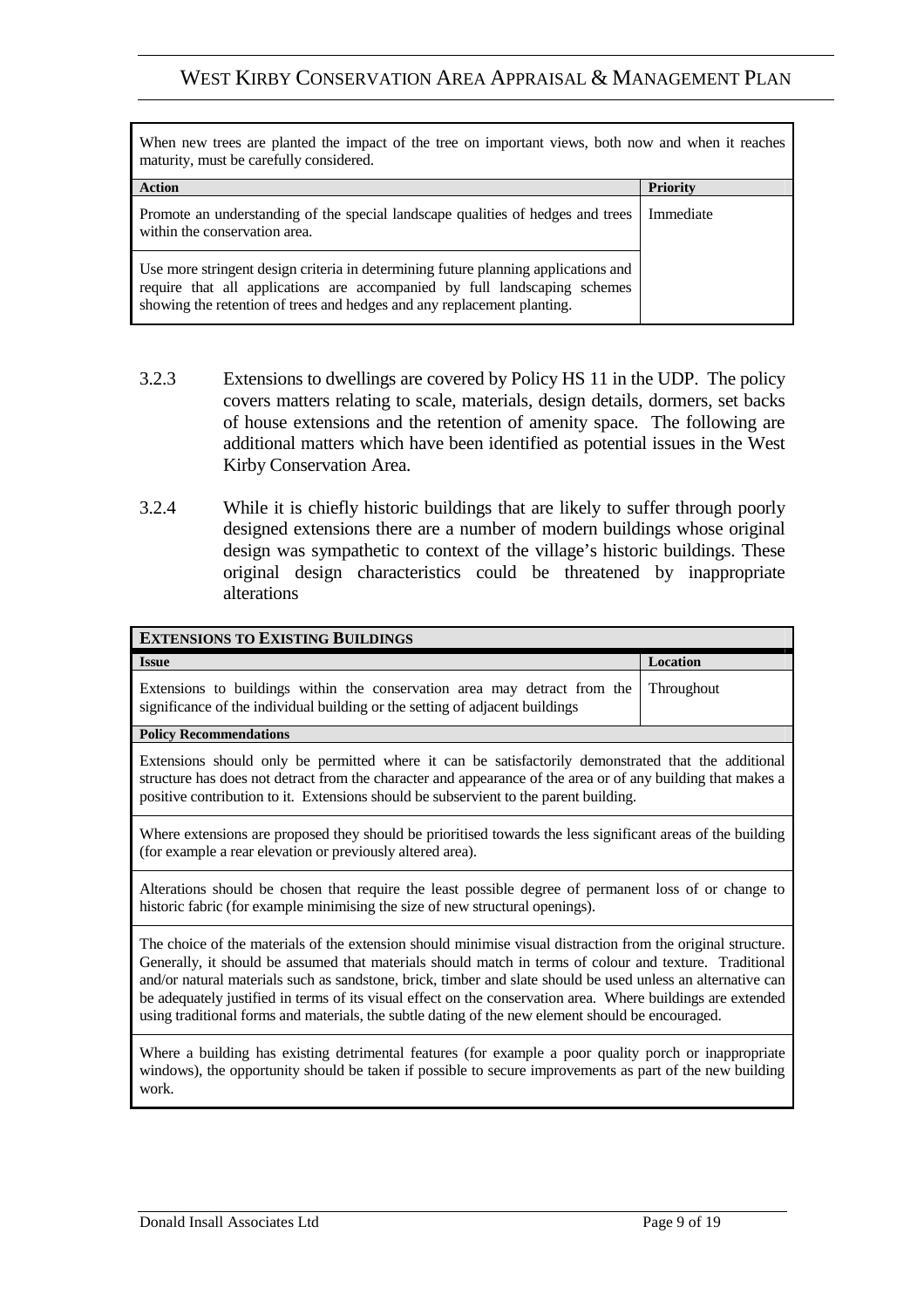Dormers should not be accepted on former agricultural buildings or domestic buildings constructed before the late 19th century that do not already feature dormer windows. Roof lights may be considered acceptable for such buildings. They should be confined to rear elevations and of a scale and design appropriate to the building in which they are installed.

| <b>Action</b>                                                                                                                                                              | <b>Priority</b> |
|----------------------------------------------------------------------------------------------------------------------------------------------------------------------------|-----------------|
| Promote an understanding of the special qualities of the conservation area. Use   Immediate<br>more stringent design criteria in determining future planning applications. |                 |

3.2.5 None of the historic farm buildings in West Kirby conservation area remain in agricultural use, however, it will be important to retain character and appearance of the few that survive in their original form. The English Heritage publication *The Conversion of Traditional Farm Buildings* (http://www.helm.org.uk/upload/pdf/Traditional-Farm1.pdf) provides detailed information and advice on good practice. *…* 

| <b>CONVERSION AND ALTERATION OF FORMER AGRICULTURAL BUILDINGS</b>                                                                                                                                                                     |                                      |
|---------------------------------------------------------------------------------------------------------------------------------------------------------------------------------------------------------------------------------------|--------------------------------------|
| <b>Issue</b>                                                                                                                                                                                                                          | Location                             |
| The conversion of former farm buildings can often result in the loss of the<br>agricultural character of the building.                                                                                                                | All former agricultural<br>buildings |
| <b>Policy recommendation</b>                                                                                                                                                                                                          |                                      |
| Schemes for conversion and refurbishment should be carefully designed to retain the form and character of<br>the original structure, strictly minimising the size and numbers of new openings or alterations to existing<br>openings. |                                      |
| The construction of new 'domestic' features such as porches, dormers, chimneys, garages and garden<br>walls/fences should be avoided.                                                                                                 |                                      |
| The choice of landscaping treatment around the buildings is also important with high quality hard<br>landscaped courtyards more appropriate than domestic lawns.                                                                      |                                      |
| <b>Action</b>                                                                                                                                                                                                                         | <b>Priority</b>                      |
| Promote an understanding of the special qualities of original farm buildings<br>within the conservation area. Use more stringent design criteria in determining<br>future planning applications.                                      | Immediate                            |

| <b>CHANGES OF USE</b>                                                                                                                                                                                                                          |                 |
|------------------------------------------------------------------------------------------------------------------------------------------------------------------------------------------------------------------------------------------------|-----------------|
| <b>Issue</b>                                                                                                                                                                                                                                   | Location        |
| Changes of use of an existing building can result in a number of incremental<br>changes which result in an adverse effect on the conservation area.                                                                                            | All buildings   |
| <b>Policy recommendation</b>                                                                                                                                                                                                                   |                 |
| In considering applications for change of use, the council will require information on the design of refuse<br>storage, waste pipes, ventilation fixtures, satellite dishes and aerials, any other fixtures, signage and car<br>parking.       |                 |
| <b>Action</b>                                                                                                                                                                                                                                  | <b>Priority</b> |
| Promote an understanding of the special qualities of the conservation area.<br>Use more stringent design criteria in determining future planning applications and<br>require that all applications are accompanied by relevant design details. | Immediate       |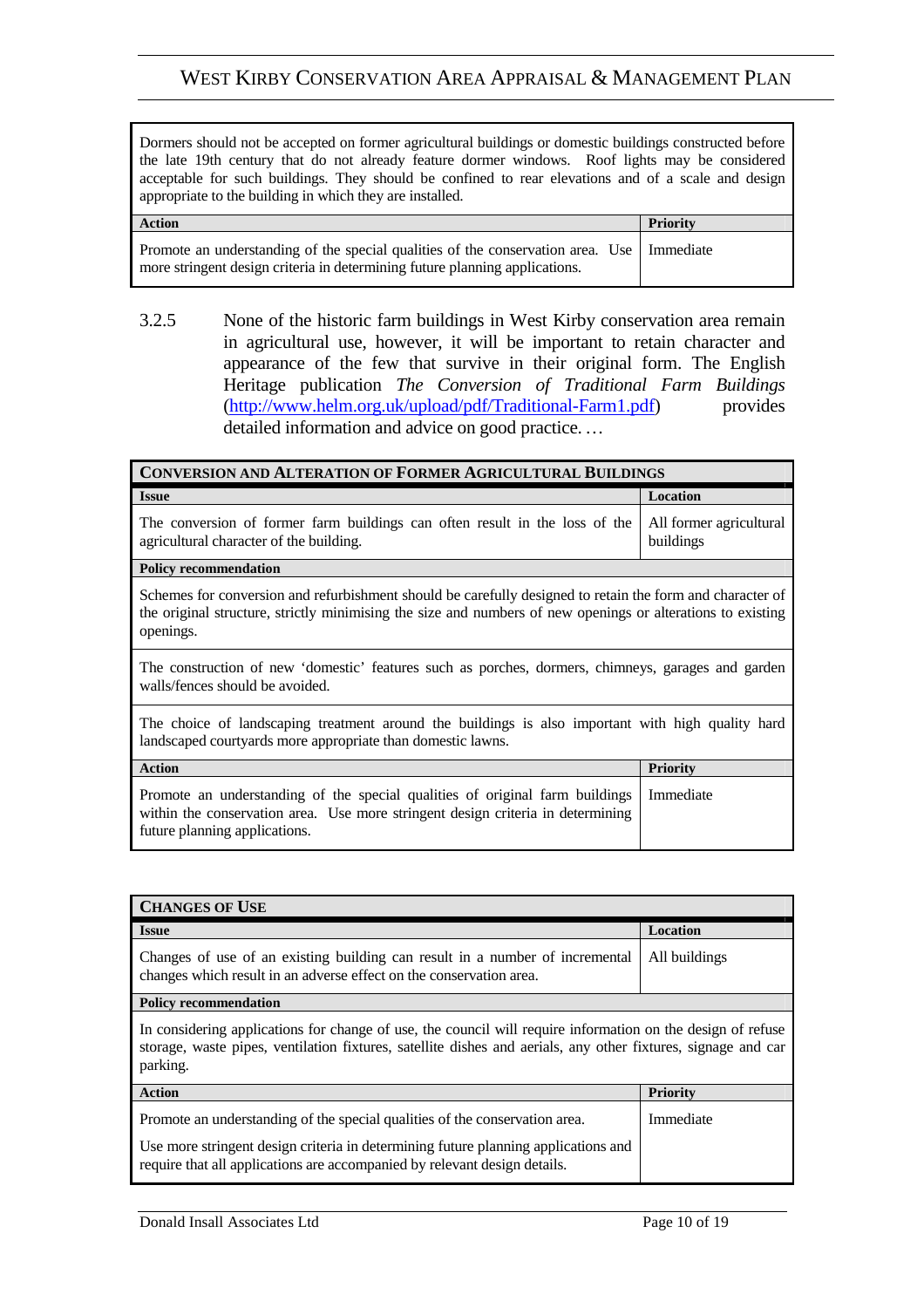3.2.6 UDP Policy CHI (Listed Buildings and Structures) and the national guidance PPG15 Annex C Guidance on Alterations to Listed Buildings (http://www.communities.gov.uk/documents/planningandbuilding/pdf/14283 8.pdf )set out the controls over work to listed buildings. Any alteration, internal or external, which affects the special interest of a listed building, structure or its curtilage, requires Listed Building Consent.

| <b>CHANGES TO LISTED BUILDINGS</b>                                                                                                                                                                                                                                                                                                   |                                                                   |  |
|--------------------------------------------------------------------------------------------------------------------------------------------------------------------------------------------------------------------------------------------------------------------------------------------------------------------------------------|-------------------------------------------------------------------|--|
| <b>Issue</b>                                                                                                                                                                                                                                                                                                                         | Location                                                          |  |
| Certain changes to listed buildings, such as insertion of replacement windows and<br>changes to chimneys, boundary walls and roof coverings, can not only be<br>detrimental to the appearance of the individual buildings and their immediate<br>setting, but they also give a poor precedent for other building owners.             | Listed buildings                                                  |  |
| <b>Policy recommendation</b>                                                                                                                                                                                                                                                                                                         |                                                                   |  |
| Ensure that any proposed alterations to a listed building are sympathetic to its historic fabric and<br>appearance, and that the need for any alterations is fully justified.                                                                                                                                                        |                                                                   |  |
| Owners of listed buildings should be notified of unauthorised changes to their buildings. Where evidence is<br>available, (e.g. in the form of dated photographs) enforcement should be taken to ensure the reinstatement<br>of the original fabric or retrospective consent granted for alterations that are considered acceptable. |                                                                   |  |
| <b>Action</b>                                                                                                                                                                                                                                                                                                                        | <b>Priority</b>                                                   |  |
| Use more stringent design criteria in determining future planning applications and<br>require that all applications are accompanied by relevant design details.                                                                                                                                                                      | Immediate for new<br>applications. Short to<br>mid-term for other |  |
| Carry out a survey of all listed buildings, photographing them and noting any<br>changes.                                                                                                                                                                                                                                            | measures.                                                         |  |
| Prepare guidance leaflets for local residents.                                                                                                                                                                                                                                                                                       |                                                                   |  |
| Notify building owners of unauthorised changes and take necessary enforcement<br>Where changes are unenforceable and not attributed to the current<br>action.<br>owners, the potential for grant-funded reinstatement should be investigated.                                                                                        |                                                                   |  |

#### **3.3 GENERAL GUIDANCE AND CONSERVATION AREA ENHANCEMENT**

- 3.3.1 In addition to the rigorous and consistent implementation of existing policies local authorities can carry out a wide range of activities to further preserve and enhance conservation areas. These relate to building condition, management of the public realm, highway matters, extended planning controls, public information and involvement of local groups in securing improvements to the Conservation Area.
- 3.3.2 Some of the following recommendations have implications in terms of staff resource and finance. They are set out as an agenda for future action.
- 3.3.3 Most of the buildings in West Kirby Village are in use and well maintained but there are also a small number of number of former agricultural structures which are not so well maintained or appear underused.. Local authorities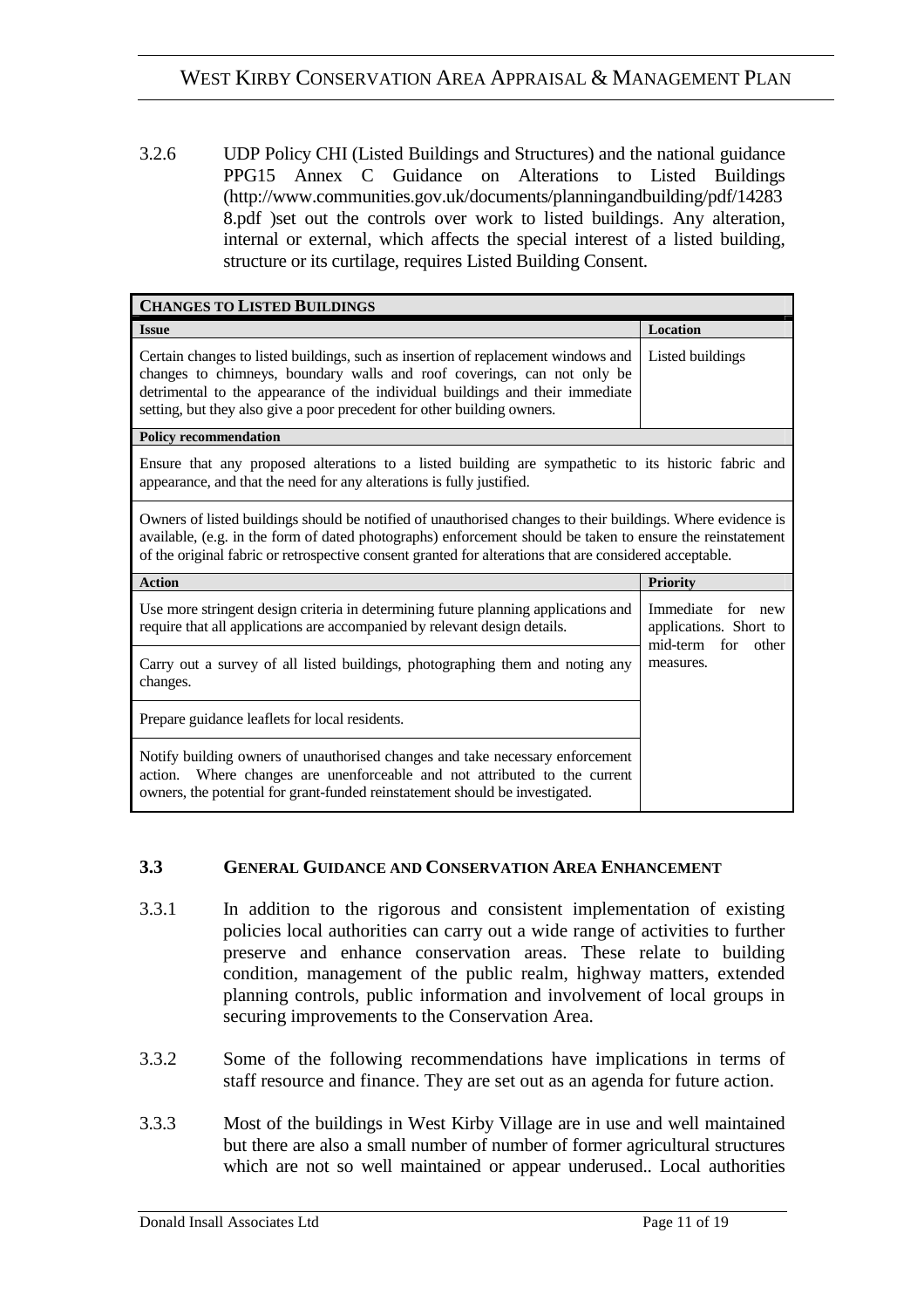have a range of powers to secure the repair of historic buildings, both listed and unlisted, which are seriously at risk. Keeping buildings in use is the best way of ensuring that they are well maintained. Good maintenance of historic buildings is the key to avoiding costly and often damaging repairs.

| <b>CONDITION OF INDIVIDUAL SITES AND BUILDINGS</b>                                                                                                                                                                                                                                                                                                                                                                                             |                      |
|------------------------------------------------------------------------------------------------------------------------------------------------------------------------------------------------------------------------------------------------------------------------------------------------------------------------------------------------------------------------------------------------------------------------------------------------|----------------------|
| <b>Issue</b>                                                                                                                                                                                                                                                                                                                                                                                                                                   | <b>Location</b>      |
| The condition of an individual site or building can be detrimental to the<br>appearance of the area and may set a poor example to other owners.<br>Notwithstanding that, traditional farms and rural settlements are not always<br>highly cared for or 'manicured'. A fine balance has to be struck between retaining<br>the informality and charm of a traditional agricultural environment while<br>avoiding obvious neglect and 'eyesores'. | Throughout           |
| <b>Policy recommendations</b>                                                                                                                                                                                                                                                                                                                                                                                                                  |                      |
| The local authority should serve Section 215 of the Town and Country Planning Act 1990 notices on<br>owners of buildings or land whose condition adversely affects the amenity of the area, requiring them to<br>remedy the detriments or face the necessary costs for the local authority to do so.                                                                                                                                           |                      |
| Under section 54 of the Planning (Listed Buildings and Conservation Areas) Act 1990, urgent works<br>notices should be used to secure emergency or immediate repairs on any unoccupied building (or part of a<br>building) within a conservation area where it adversely affects the character of the area. Where the<br>building is unlisted a direction from the Secretary of State may be required.                                         |                      |
| <b>Action</b>                                                                                                                                                                                                                                                                                                                                                                                                                                  | Priority             |
| Prepare a guidance leaflet and issue to all residents within the conservation area<br>explaining the benefits of good, regular maintenance and appropriate repair<br>techniques.                                                                                                                                                                                                                                                               | Immediate to midterm |
| Regularly visit the conservation area, noting any sites or buildings in a poor<br>condition. Serve relevant notices where appropriate.                                                                                                                                                                                                                                                                                                         |                      |
|                                                                                                                                                                                                                                                                                                                                                                                                                                                |                      |

- 3.3.4 The public realm is a major feature in the overall appearance of an area. As part of its role as the highways authority the local council can make a major contribution to the well being of conservation areas. Changes to highway alignments, safety and traffic management measures can make a very significant impact sometimes visually beneficial but often detrimental.
- 3.3.5 The installation of street lighting, signage and other street furniture also requires careful consideration due to the rural character of the area

| <b>CONDITION / MAINTENANCE OF THE PUBLIC REALM</b>                                                                                                                                            |                                   |
|-----------------------------------------------------------------------------------------------------------------------------------------------------------------------------------------------|-----------------------------------|
| <b>Issue</b>                                                                                                                                                                                  | Location                          |
| The physical condition of the public realm has a major impact on the appearance<br>of historic areas.                                                                                         | All public roads and<br>pavements |
| <b>Policy recommendation</b>                                                                                                                                                                  |                                   |
| The existing public realm areas should be well maintained and where necessary repaired to a standard that<br>befits the conservation area and enhances the setting of the existing buildings. |                                   |
| Any new service installations must take account of the area's special interest.                                                                                                               |                                   |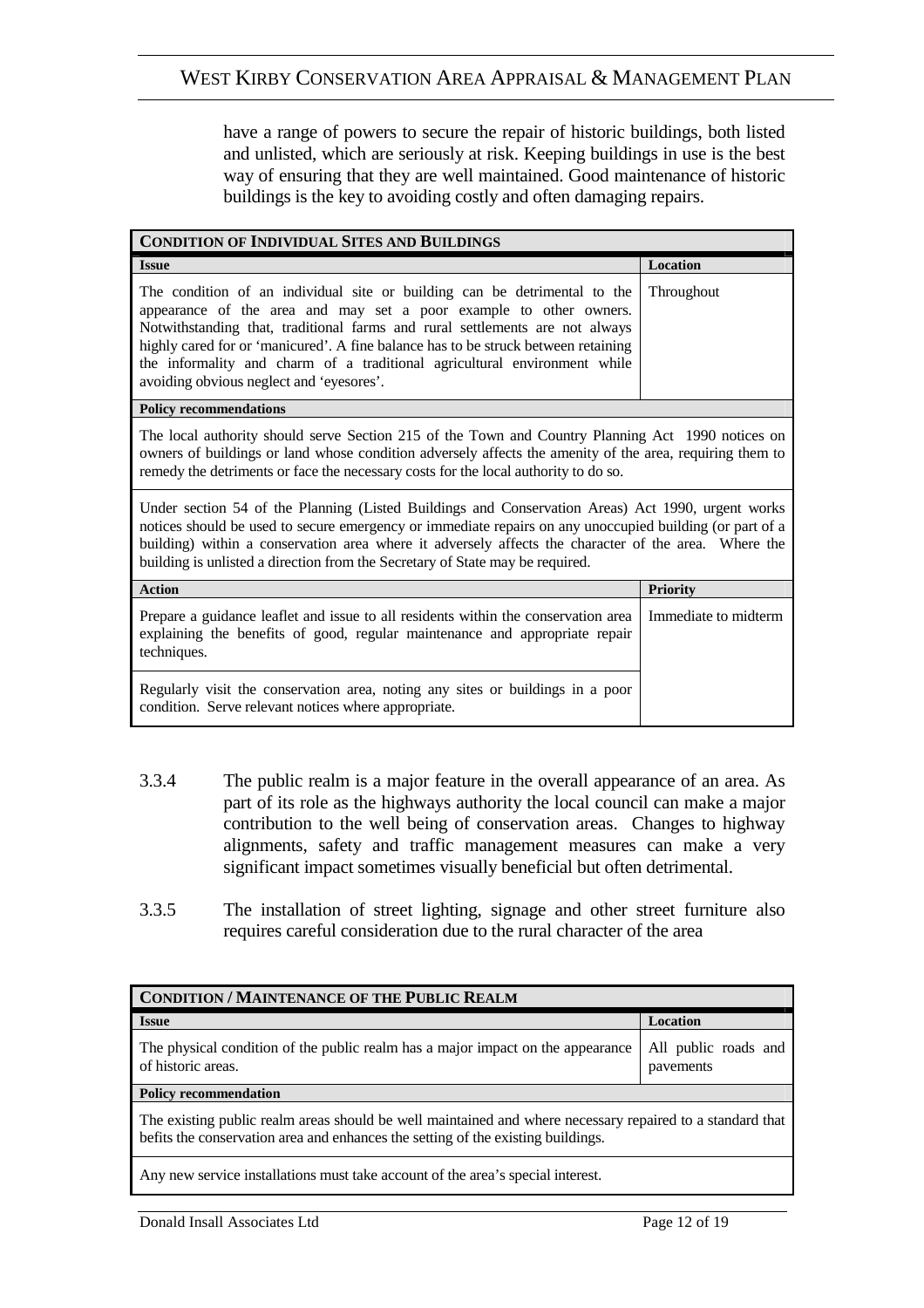| Action                                                                                            | <b>Priority</b> |
|---------------------------------------------------------------------------------------------------|-----------------|
| Regularly monitor condition of public realm areas and make any necessary Mid-term<br>improvements |                 |

| HIGHWAYS MODIFICATIONS MARKINGS AND SIGNAGE                                                                                                                                                                                                           |                                   |
|-------------------------------------------------------------------------------------------------------------------------------------------------------------------------------------------------------------------------------------------------------|-----------------------------------|
| <b>Issue</b>                                                                                                                                                                                                                                          | Location                          |
| Highway markings and signage can be visually intrusive and detrimental to its<br>character and appearance. Future highways features, such as speed control<br>measures may be visually obtrusive and of an inappropriate design / materials.          | All public roads and<br>pavements |
| <b>Policy recommendations</b>                                                                                                                                                                                                                         |                                   |
| Any major changes or additions to the existing highway layout may have negative impacts on the<br>conservation area. New proposals should be subject to a heritage impact appraisal at an early stage and<br>adequate mitigation measures introduced. |                                   |
| Ensure that the objective of preserving and enhancing the character of the conservation area carries due<br>weight when considering proposals to improve road safety or traffic flow.                                                                 |                                   |
| Ensure that all future highways features are proven to be necessary and are of an appropriate design and<br>constructed of appropriate materials.                                                                                                     |                                   |
| <b>Action</b>                                                                                                                                                                                                                                         | <b>Priority</b>                   |
| Obtain advice on appropriate alternatives to standard practice                                                                                                                                                                                        | Mid-term                          |

3.3.6 While many local residents may be interested in the history of their area and derive pleasure from the conservation area status of West Kirby Village others may be unaware of the benefits and responsibilities that designation brings.

| PUBLIC AWARENESS AND CONTRIBUTION                                                                                                                                                                                                                                                 |                 |
|-----------------------------------------------------------------------------------------------------------------------------------------------------------------------------------------------------------------------------------------------------------------------------------|-----------------|
| <b>Issue</b>                                                                                                                                                                                                                                                                      | Location        |
| Residents are often inadequately aware of the purpose of a conservation area, the<br>benefits designation may have to them and how they may influence its future.<br>The skills and expertise of local residents groups, individuals or major<br>landowners may be underutilised. | Throughout      |
| <b>Policy recommendations</b>                                                                                                                                                                                                                                                     |                 |
| Make conservation area information readily available to residents, for instance making appraisals /<br>management plans available in local libraries (or other well used public buildings) and on the internet.                                                                   |                 |
| Prepare a guidance leaflet and issue to all residents within the conservation area.                                                                                                                                                                                               |                 |
| Residents groups and Amenity Societies may be particularly useful in the recording of the area in terms of<br>its present day character and historical development.                                                                                                               |                 |
| Encourage dialogue between local residents groups and major landowners to promote enhancement and<br>maintenance works within the conservation area.                                                                                                                              |                 |
| <b>Action</b>                                                                                                                                                                                                                                                                     | <b>Priority</b> |
| Dialogue between local authority, residents groups and major landowners                                                                                                                                                                                                           | Mid term.       |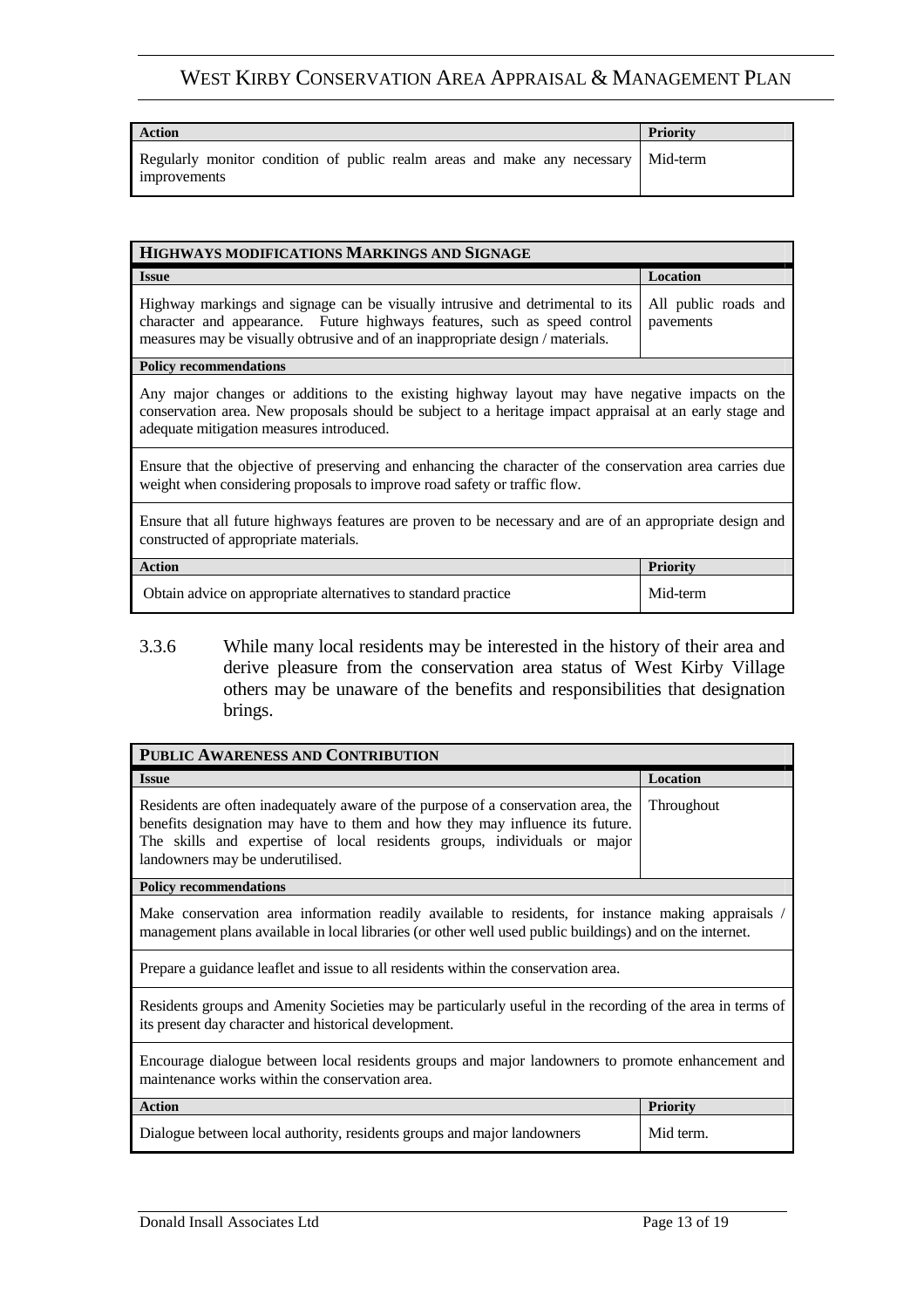3.3.7 In carrying out conversions or alterations to the fabric of existing buildings and boundary structures the following good conservation practice should be applied. Some development within conservation areas, particularly for householders, is within permitted development rights. Depending on the scale of the building works planning permission may or may not currently be required. Even when a statutory consent is not required, the local authority is in a good position to offer advice to property owners and so help them to maintain both the historic interest and commercial value of their property.

| <b>GUIDANCE ON STRUCTURAL ALTERATION TO HISTORIC BUILDINGS</b>                                                                                                                                                                                                                                                                                               |                                                                 |
|--------------------------------------------------------------------------------------------------------------------------------------------------------------------------------------------------------------------------------------------------------------------------------------------------------------------------------------------------------------|-----------------------------------------------------------------|
| <b>Issue</b>                                                                                                                                                                                                                                                                                                                                                 | Location                                                        |
| Alterations to the main historic fabric of a building can lead to the loss of some of<br>its historic value and visual qualities and can be detrimental to the character and  <br>appearance of the area as a whole. The same concern applies to more recent  <br>buildings whose original design was sympathetic to the area's character and<br>appearance. | All buildings making<br>a positive contribution<br>to the area. |
| <b>Policy recommendations</b>                                                                                                                                                                                                                                                                                                                                |                                                                 |

Where alterations are necessary for the continued use of the building they should be prioritised towards the less significant areas of the building (for example a rear elevation or previously altered area).

Alterations should be chosen that require the least possible degree of permanent loss of or change to historic fabric (for example minimising the size of new structural openings).

Where replacement of existing original or early fabric is proved necessary it should always be done on a like-for-like basis where possible, not exchanging traditional materials for modern alternatives (for example repairing a stone wall using stone, not concrete blocks).

| <b>Action</b>                                                                                                                                           | <b>Priority</b>                                                                   |
|---------------------------------------------------------------------------------------------------------------------------------------------------------|-----------------------------------------------------------------------------------|
| Promote an understanding of the special qualities of the conservation area.                                                                             | Immediate for advice<br>to residents' queries.<br>Mid term for other<br>measures. |
| Prepare guidance leaflets for local residents.                                                                                                          |                                                                                   |
| Through example and encouragement, promote good conservation practice for<br>older buildings and sympathetic change to more recent buildings.           |                                                                                   |
| Consider putting in place article 4 directions to protect features of unlisted<br>buildings that form part of the character and appearance of the area. |                                                                                   |
| Take enforcement action where appropriate for unauthorised work.                                                                                        |                                                                                   |

| <b>GUIDANCE ON ALTERATION OR LOSS OF ARCHITECTURAL FEATURES</b>                                                                                                                                                                                                                                                                     |                                                                |
|-------------------------------------------------------------------------------------------------------------------------------------------------------------------------------------------------------------------------------------------------------------------------------------------------------------------------------------|----------------------------------------------------------------|
| <b>Issue</b>                                                                                                                                                                                                                                                                                                                        | Location                                                       |
| Alterations to or loss of existing features on historic buildings that contribute to<br>their character and appearance can be detrimental to the individual building and<br>the area as a whole. The same concern applies to more recent buildings whose<br>original design was sympathetic to the area's character and appearance. | All buildings making<br>a positive contribution<br>to the area |
| <b>Policy recommendation</b>                                                                                                                                                                                                                                                                                                        |                                                                |
| Existing original or early features should be retained if at all possible. Where their replacement is                                                                                                                                                                                                                               |                                                                |

necessary, it should be on a like-for-like basis in terms of materials and design. Any changes to primary features such as windows, doors and chimneys should be carefully considered by the local authority.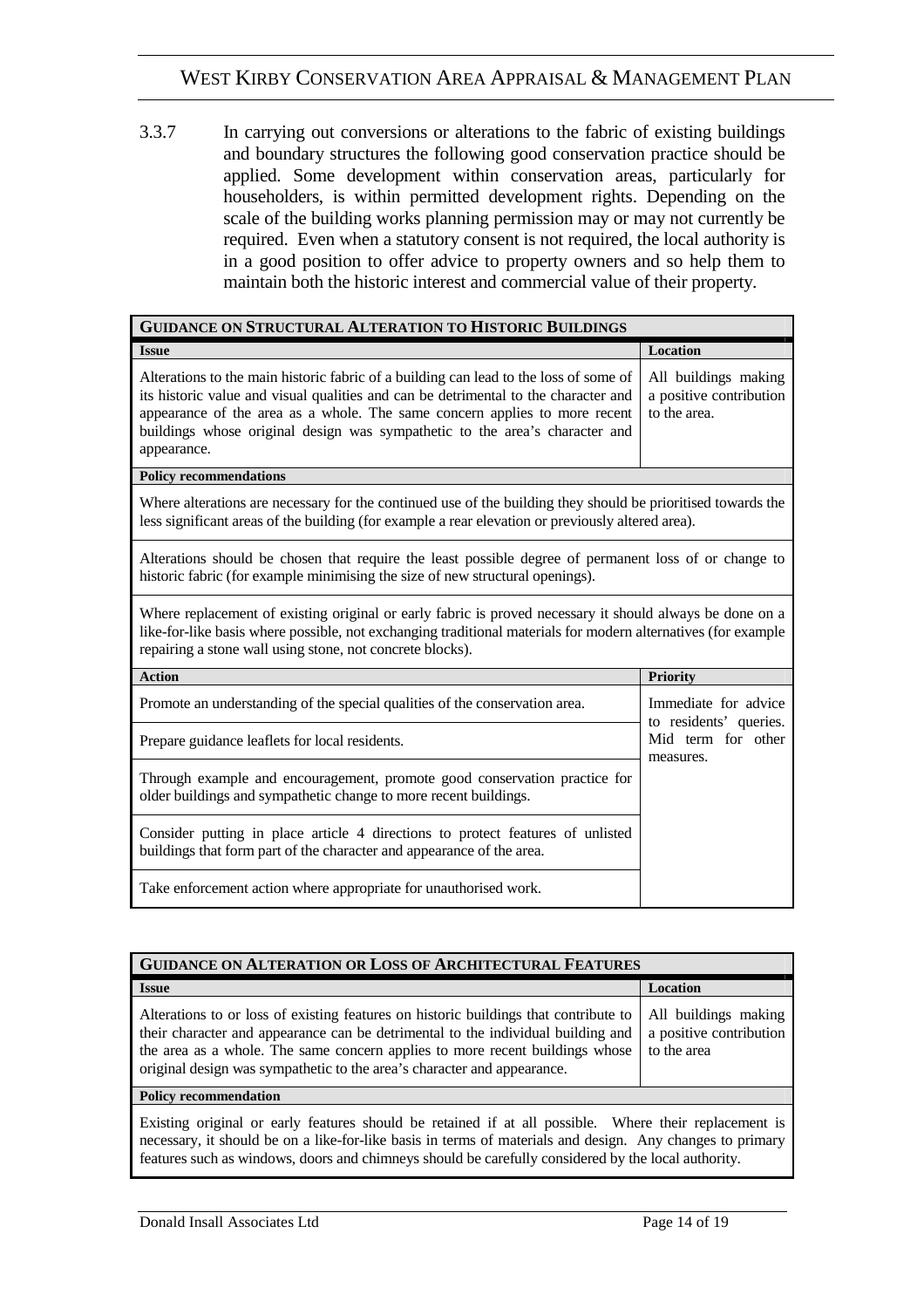Repair of worn or damaged features should always be considered before replacement. For example partially decayed timber doors and windows may be easily repaired by a suitably skilled joiner.

Upgrading to meet modern requirements should be considered before replacement. For instance draft stripping and secondary glazing should be installed in preference to the wholesale replacement of existing windows.

| <b>Action</b>                                                                                                                                           | <b>Priority</b>                                                                   |  |
|---------------------------------------------------------------------------------------------------------------------------------------------------------|-----------------------------------------------------------------------------------|--|
| Promote an understanding of the special qualities of the conservation area.                                                                             | Immediate for advice<br>to residents' queries.<br>Mid term for other<br>measures. |  |
| Prepare guidance leaflets for local residents.                                                                                                          |                                                                                   |  |
| Through example and encouragement, promote good conservation practice for<br>older buildings and sympathetic change to more recent buildings.           |                                                                                   |  |
| Consider putting in place article 4 directions to protect features of unlisted<br>buildings that form part of the character and appearance of the area. |                                                                                   |  |
| Take enforcement action where appropriate for unauthorised work.                                                                                        |                                                                                   |  |

| <b>GUIDANCE ON ALTERATIONS TO MODERN BUILDINGS</b>                                                                                                                                                                                                                 |                                                                                  |  |
|--------------------------------------------------------------------------------------------------------------------------------------------------------------------------------------------------------------------------------------------------------------------|----------------------------------------------------------------------------------|--|
| <b>Issue</b>                                                                                                                                                                                                                                                       | <b>Location</b>                                                                  |  |
| Alterations to more modern buildings in the conservation area may offer<br>opportunities for enhancing the character and appearance of the area as a whole.<br>Poor design choices may make an unsympathetic building worse in terms of its<br>wider contribution. | All buildings making<br>a negative or neutral<br>contribution to<br>the<br>area. |  |
| <b>Policy recommendations</b>                                                                                                                                                                                                                                      |                                                                                  |  |
| The fundamental character of the existing building should be respected so that alterations do not appear<br>incongruous.                                                                                                                                           |                                                                                  |  |
| Colour for painted elements of a building must be carefully considered for their impact on the wider area<br>and setting of the conservation area.                                                                                                                 |                                                                                  |  |
| Natural and locally traditional materials should be considered as an alternative to man made, for instance<br>painted timber window frames or facia boards in place of uPVC                                                                                        |                                                                                  |  |
| Where traditional details are not out of character with the building their use should be considered, for<br>instance side hung casements not top hung opening lights                                                                                               |                                                                                  |  |
| <b>Action</b>                                                                                                                                                                                                                                                      | <b>Priority</b>                                                                  |  |
| Promote an understanding of the special qualities of the conservation area.                                                                                                                                                                                        | Immediate for advice<br>to residents' queries.                                   |  |
| Prepare guidance leaflets for local residents.                                                                                                                                                                                                                     | Mid term for other<br>measures.                                                  |  |
| Through example and encouragement, promote good conservation practice for<br>older buildings and sympathetic change to more recent buildings.                                                                                                                      |                                                                                  |  |
| Consider putting in place article 4 directions to protect features of unlisted<br>buildings that form part of the character and appearance of the area.                                                                                                            |                                                                                  |  |
| Take enforcement action where appropriate for unauthorised work.                                                                                                                                                                                                   |                                                                                  |  |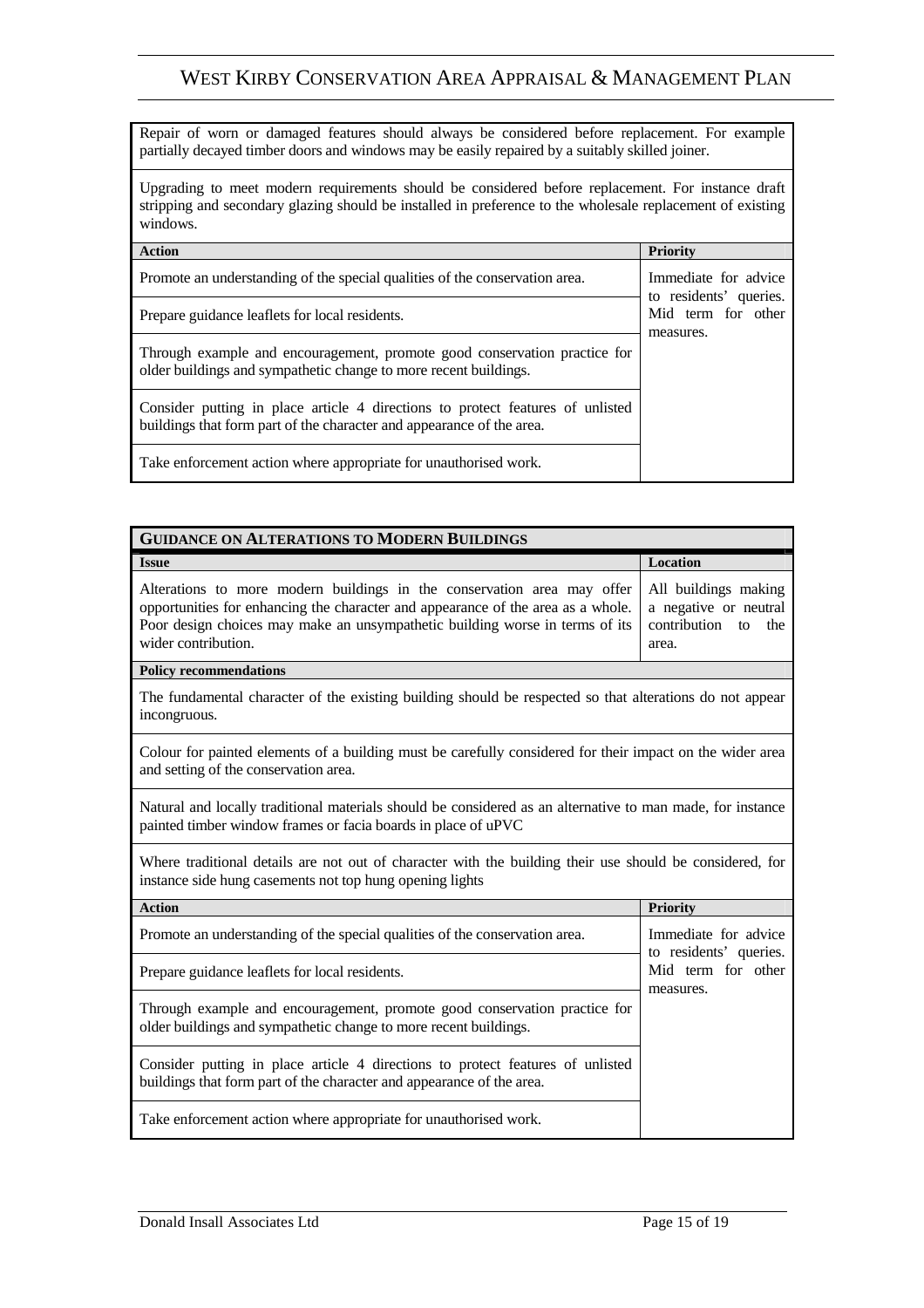| <b>LOSS OR ALTERATION TO BOUNDARY WALLS</b>                                                                                                             |                                                                                           |  |
|---------------------------------------------------------------------------------------------------------------------------------------------------------|-------------------------------------------------------------------------------------------|--|
| <b>Issue</b>                                                                                                                                            | <b>Location</b>                                                                           |  |
| The loss of or alteration to boundary walls and gateposts would adversely affect<br>the character of the conservation area.                             | Throughout                                                                                |  |
| <b>Policy recommendation</b>                                                                                                                            |                                                                                           |  |
| All existing historic boundary walls and gateposts should be retained.                                                                                  |                                                                                           |  |
| Alteration as part of any planning permission should only be permitted in exceptional circumstances and<br>when fully justified and mitigated.          |                                                                                           |  |
| <b>Action</b>                                                                                                                                           | <b>Priority</b>                                                                           |  |
| Promote an understanding of the special qualities of the conservation area.                                                                             | Immediate for advice                                                                      |  |
| Prepare guidance leaflets for local residents.                                                                                                          | to residents' queries<br>planning<br>and<br>applications. Mid term<br>for other measures. |  |
| Through example and encouragement, promote good conservation practice for<br>older buildings and sympathetic change to more recent buildings.           |                                                                                           |  |
| Consider putting in place article 4 directions to protect features of unlisted<br>buildings that form part of the character and appearance of the area. |                                                                                           |  |
| Take enforcement action where appropriate for unauthorised work.                                                                                        |                                                                                           |  |

| <b>EXISTING UNSYMPATHETIC ALTERATIONS TO HISTORIC BUILDINGS</b>                                                                                                                                                                                                                                                                                                                                                                                                 |                                                                                            |  |
|-----------------------------------------------------------------------------------------------------------------------------------------------------------------------------------------------------------------------------------------------------------------------------------------------------------------------------------------------------------------------------------------------------------------------------------------------------------------|--------------------------------------------------------------------------------------------|--|
| <b>Issue</b>                                                                                                                                                                                                                                                                                                                                                                                                                                                    | Location                                                                                   |  |
| There are a number of instances of detrimental changes to un-listed buildings<br>carried out in the past, most notably the insertion of replacement windows and<br>work such as poorly executed pointing to boundary walls, unsuitable fences and<br>unsympathetic paving. These are not only detrimental to the appearance of the<br>individual buildings and their immediate setting, but they are also setting a poor<br>precedent to other building owners. | Listed and un-listed<br>buildings<br>which<br>contribute<br>the<br>to<br>conservation area |  |
| <b>Policy recommendation</b>                                                                                                                                                                                                                                                                                                                                                                                                                                    |                                                                                            |  |
| Through example and encouragement promote reinstatement of historic features and replacement of<br>unsuitable modern elements.                                                                                                                                                                                                                                                                                                                                  |                                                                                            |  |
| <b>Action</b>                                                                                                                                                                                                                                                                                                                                                                                                                                                   | <b>Priority</b>                                                                            |  |
| A guidance leaflet should be issued explaining the benefits of reinstatement<br>works.                                                                                                                                                                                                                                                                                                                                                                          | Mid-term                                                                                   |  |

3.3.8 The installation of new fixtures can adversely impinge on the character of buildings and the Conservation Area. Recent changes to the General Permitted Development Order 1955 (October 2008) now mean that planning permission can be required for a chimney, flue or soil and vent pipe on a dwellinghouse on its roof or wall fronting a highway and forming a principal elevation or side elevation of the dwellinghouse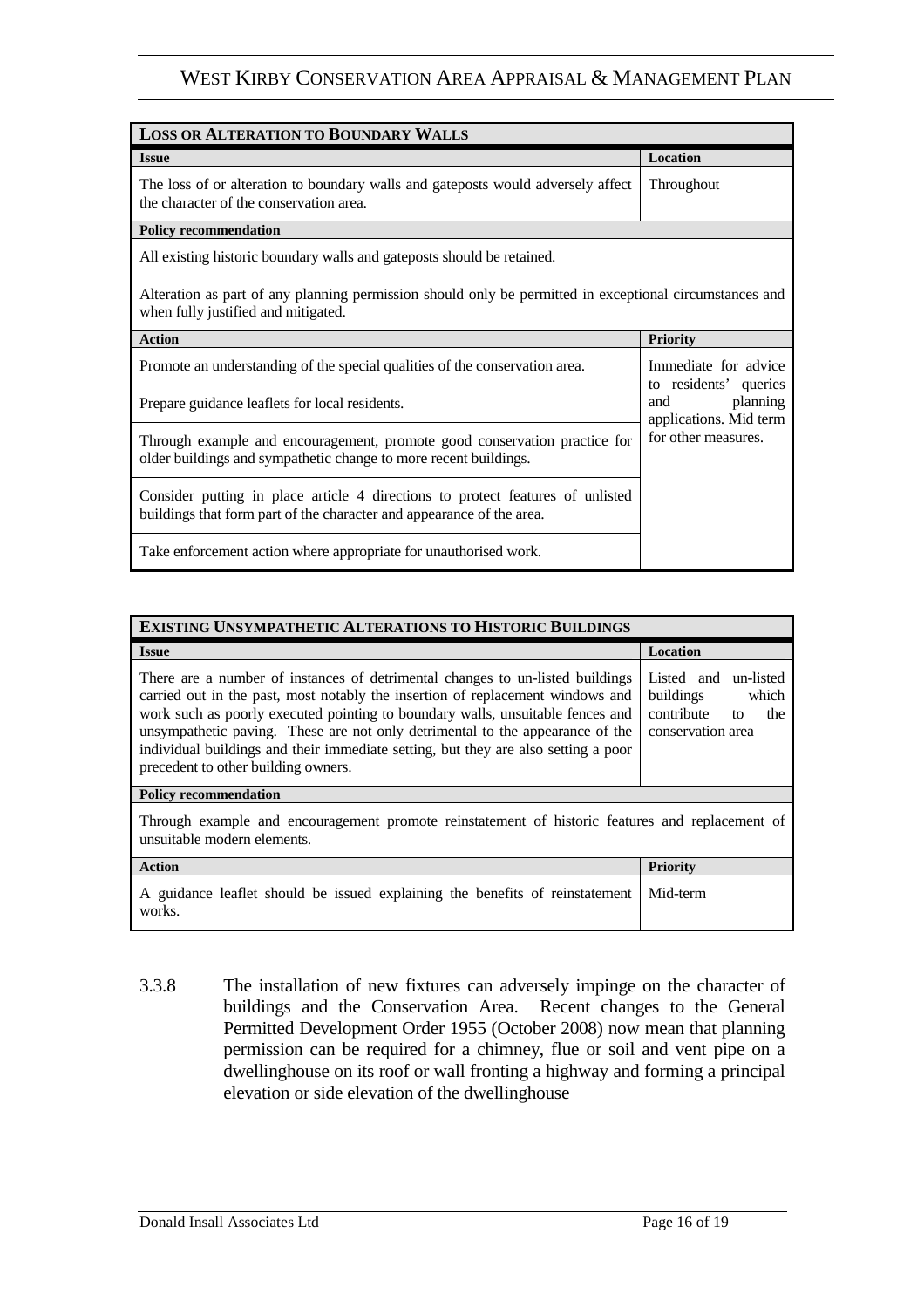| <b>INSTALLATION OF NEW FIXTURES</b>                                                                                                                                                                                                                                                                                                           |                 |  |
|-----------------------------------------------------------------------------------------------------------------------------------------------------------------------------------------------------------------------------------------------------------------------------------------------------------------------------------------------|-----------------|--|
| Issue                                                                                                                                                                                                                                                                                                                                         | Location        |  |
| The installation of new fixtures, such as aerials, satellite dishes, rooflights and<br>ventilators, generally detracts from the character of the individual building and<br>the area as a whole. Particular care should be taken in the use and location of<br>microgeneration equipment to minimise intrusion on the building or its setting | All buildings   |  |
| <b>Policy recommendation</b>                                                                                                                                                                                                                                                                                                                  |                 |  |
| The installation of rooflights into existing roof slopes should not generally be permitted unless it can be<br>demonstrated that they are not visible from public areas or adversely affect the setting of other buildings.<br>Any rooflights installed should be of a 'conservation' type and fixed flush with the roof covering.            |                 |  |
| Building owners should be strongly encouraged to only install satellite dishes and aerials in positions not<br>visible from public areas or adversely affect the setting of other buildings.                                                                                                                                                  |                 |  |
| Building owners should be strongly encouraged not to install ventilators and other fixtures onto roof slopes<br>or prominent elevations. Where they are absolutely necessary their visual impact should be minimised in<br>terms of their location, number, size and design.                                                                  |                 |  |
| Microgeneration of energy is to be encouraged in terms of environmental conservation principles but the<br>impact on buildings and their settings within the conservation area should be minimised by careful<br>positioning in parts and areas not visible from public locations                                                             |                 |  |
| <b>Action</b>                                                                                                                                                                                                                                                                                                                                 | <b>Priority</b> |  |
| Promote an understanding of the special qualities of the conservation area.                                                                                                                                                                                                                                                                   | Short term      |  |
| Prepare guidance leaflets for local residents.                                                                                                                                                                                                                                                                                                |                 |  |
| Through example and encouragement, promote good conservation practice for<br>older buildings and sympathetic change to more recent buildings.                                                                                                                                                                                                 |                 |  |
| Consider putting in place article 4 directions to protect features of unlisted<br>buildings that form part of the character and appearance of the area.                                                                                                                                                                                       |                 |  |
| Take enforcement action where appropriate for unauthorised work.                                                                                                                                                                                                                                                                              |                 |  |
| Use more stringent design criteria in determining future planning applications and<br>require that all applications are accompanied by relevant design details.                                                                                                                                                                               |                 |  |

3.3.9 Many of the historic buildings that contribute to the character and appearance of the West Kirby Conservation Area are unlisted. Features that contribute to the area such as windows, roof materials and boundary walls are at risk from future alteration and loss. Guidance, such as that set out above, can help people to make good decisions about their historic properties. However the full public benefit of conservation areas can only be ensured through extended planning controls.

| <b>ARTICLE 4 DIRECTIONS</b>                                                                                                                                                                                                                                        |          |
|--------------------------------------------------------------------------------------------------------------------------------------------------------------------------------------------------------------------------------------------------------------------|----------|
| <b>Issue</b>                                                                                                                                                                                                                                                       | Location |
| Small scale alterations to buildings in the conservation area can lead to a gradual   All buildings<br>and progressive loss to its character. Article 4 directions can bring such<br>alterations under control, by restricting permitted development and requiring |          |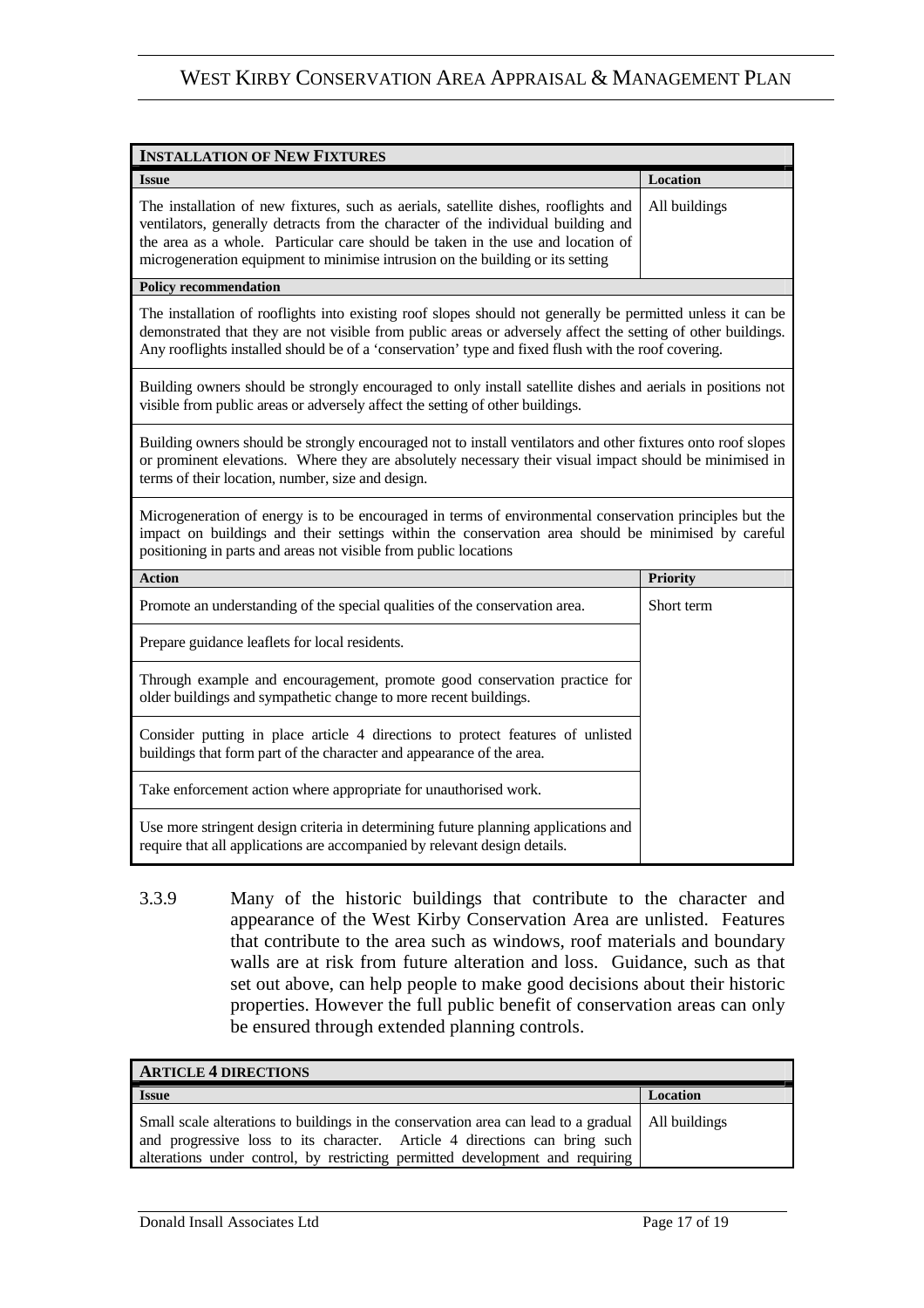| planning permission for a variety of building works.                                                                                                                             |                   |  |
|----------------------------------------------------------------------------------------------------------------------------------------------------------------------------------|-------------------|--|
| <b>Policy recommendation</b>                                                                                                                                                     |                   |  |
| Consider the need for article 4 directions in respect of windows and doors, roof coverings and roof features;<br>colour and surface treatment of elevations; and boundary walls. |                   |  |
| <b>Action</b>                                                                                                                                                                    | Priority          |  |
|                                                                                                                                                                                  | Short to mid-term |  |

#### 3.3.10 Section 4 of this Appraisal and Management Plan discusses Article 4 directions in more detail

#### **4.0 RECOMMENDATIONS FOR BOUNDARY AMENDMENTS AND PROVISION OF ARTICLE 4 DIRECTIONS**

#### **4.1 BOUNDARY AMENDMENT**

- 4.1.1 Amendments to the conservation area boundary are not proposed despite consideration being given to the following: **(could these be included on a map)** 
	- Altering the boundary to exclude the post 1960s developments to the rear of the properties fronting onto the east side of Village Road - although not contributing to the character of the area, the sites will originally have been included to protect the area's immediate setting. This will still be relevant in assessing any future development proposals.
	- Extending the conservation area up Village Road to include 'The Lodge' at the junction of Wetstone Lane, the heathland between Column Road and Village Road (bounded by the public footpath between the two, the Column and the sandstone buildings at the junction of Village Road and Column Road – These are all features important to the history of the area but it could be argued that they are already protected by UDP designations (Area of Special Landscape Value and Site of Biological or Earth Science Importance).

#### **4.2 ARTICLE 4 DIRECTIONS**

4.2.1 The Town and Country Planning (General Permitted Development) Order 1995 allows building owners to carry out a range of minor developments without planning consent subject to limits and conditions. These 'permitted development' rights are automatically limited within conservation areas: restrictions include the addition of dormer windows, various types of cladding and render the erection of satellite dishes fronting a highway and the reduction in the size of extensions.